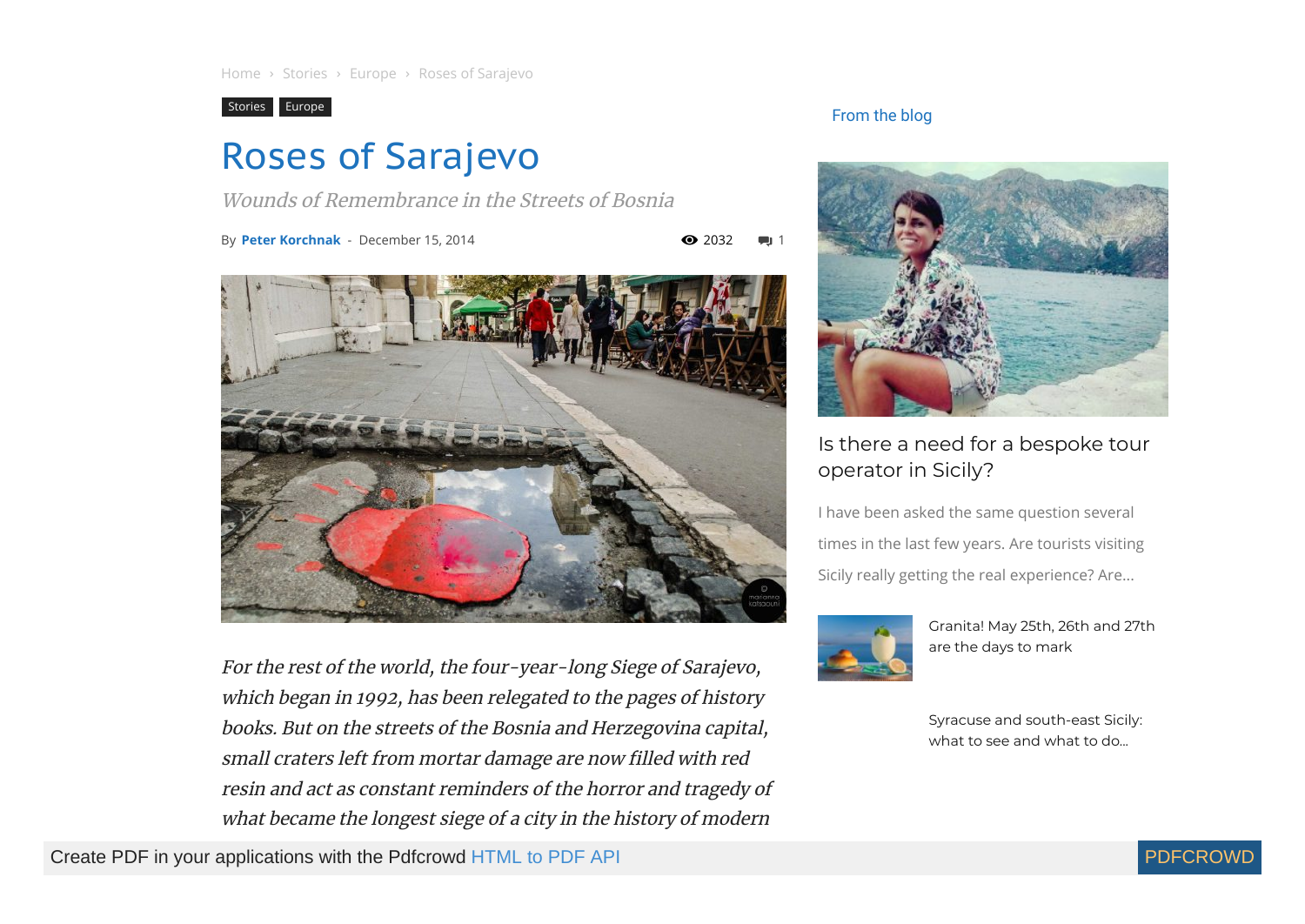warfare. Journalist, Peter [Korchnak,](http://www.peterkorchnak.com/) explores the streets of the former Yugoslavian constituent and discovers what the Roses of Sarajevo really mean to the people who live there.

In the 1941 travelogue, Black Lamb and Grey Falcon: A Journey

**Homes** 

Through Yugoslavia, Rebecca West observed that to be in Sarajevo was like "walking inside an opening flower." I carry the image in my mind as the coach from Belgrade winds its way along the Miljacka River until, at last, the city blossoms out of the Sarajevo Valley. West was right: with some imagination, Stari Grad (Sarajevo's Old Town), sits in a bowl-shaped calyx beneath undulating petals of several mountain slopes. Minarets, which in West's time would have been the town's tallest structures, point to the heavens like holy stamens and today are overshadowed by glass high-rises of the Marijin Dvor business district that is gleaming in the September afternoon.

A dozen years ago, in the spring of 2001, I traveled to the countries of former Yugoslavia in search of memories. As part of my graduate thesis research into the dissolution of federal states, including my native Czechoslovakia, I wanted to know what people (and libraries) remembered about Yugoslavia's 1991 disintegration. Back then I wasn't interested in the ensuing armed conflicts  $-$  the protracted Bosnian war had been analyzed to death — and the research grant I received from Central

[Seaside](https://compasscultura.com/seaside-villa-with-pool-and-beach-access/) villa with pool and beach access

Compass Cultura offers two service levels: home only or a bespoke travel plan including trips, airport transfers, food and wine tastings as well as...

> Villa [Trecastagni](https://compasscultura.com/villa-trecastagni-windows-of-etna/) – Windows of Etna

Compass Cultura is now bespoke

[travelling](https://compasscultura.com/compass-cultura-is-now-bespoke-travelling/)

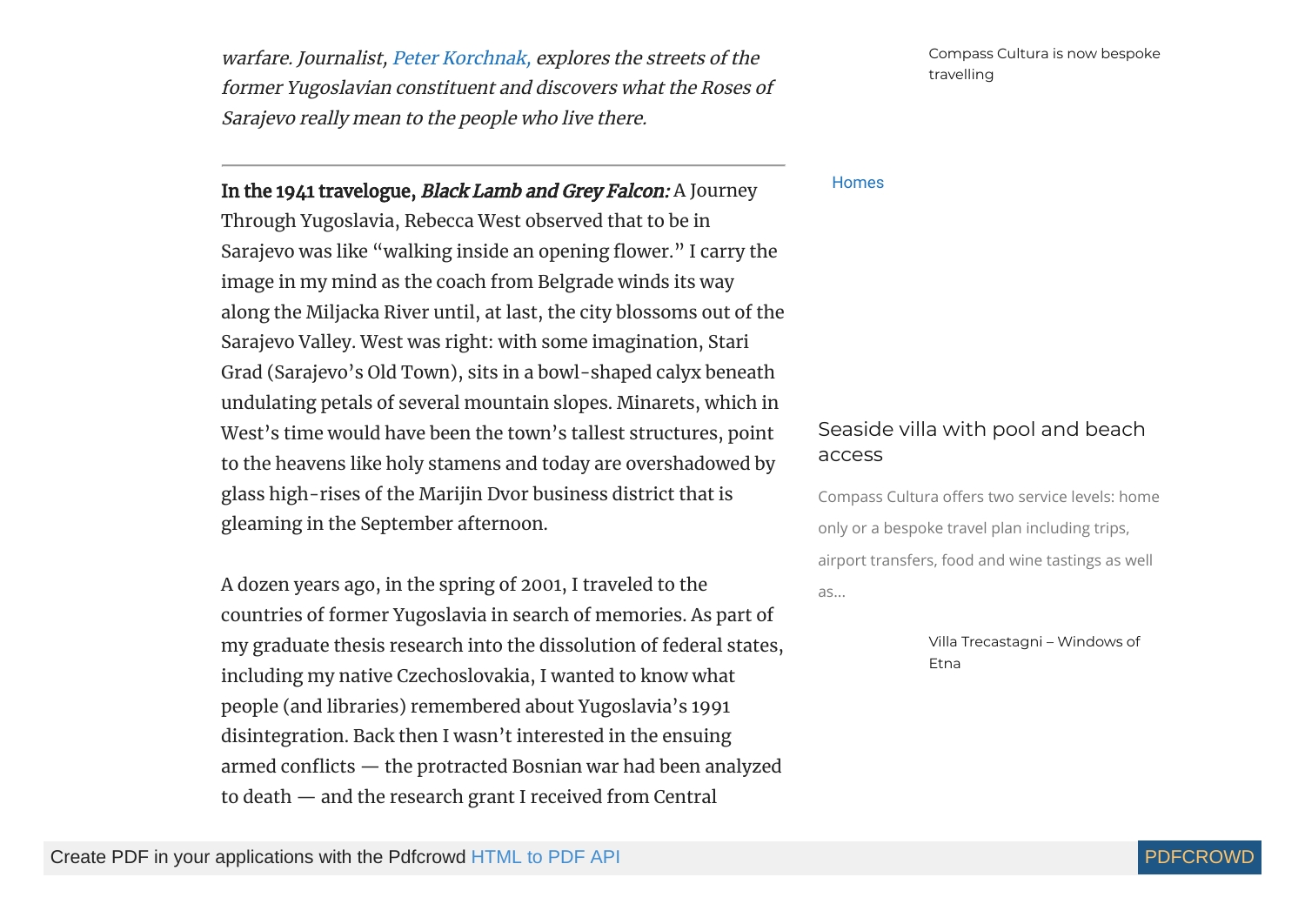European University was small. So I skipped Bosnia and Herzegovina.

I settle into my rented studio apartment located on Sepetarevac, a street so small the taxi driver found it only after consulting with a colleague over the radio and then with another one at a traffic light. I take my first steps in the city, walking cautiously down a steep hill to the center. A rose bush from someone's yard is climbing over a tall brick wall, next to spent buds and hips ready to be harvested. Late-blooming red roses shoot toward the sun. I feel a strange sense of nostalgia, as though I were finally returning to a place I've never been.

Life in Bosnia today is divided into "before" and "after" the war following the breakup of former Yugolsavia in 1992. As I cross the Marshall Tito Street, named after Yugoslavia's longtime leader, I recount the country's "before" from my thesis. From 1948 to 1980 Tito's policies elevated Bosnia's economy through intensive economic development that aimed to equalize Yugoslavia's republics and establish "brotherhood and unity" among its constituent nations. To this day, Tito has a special place in

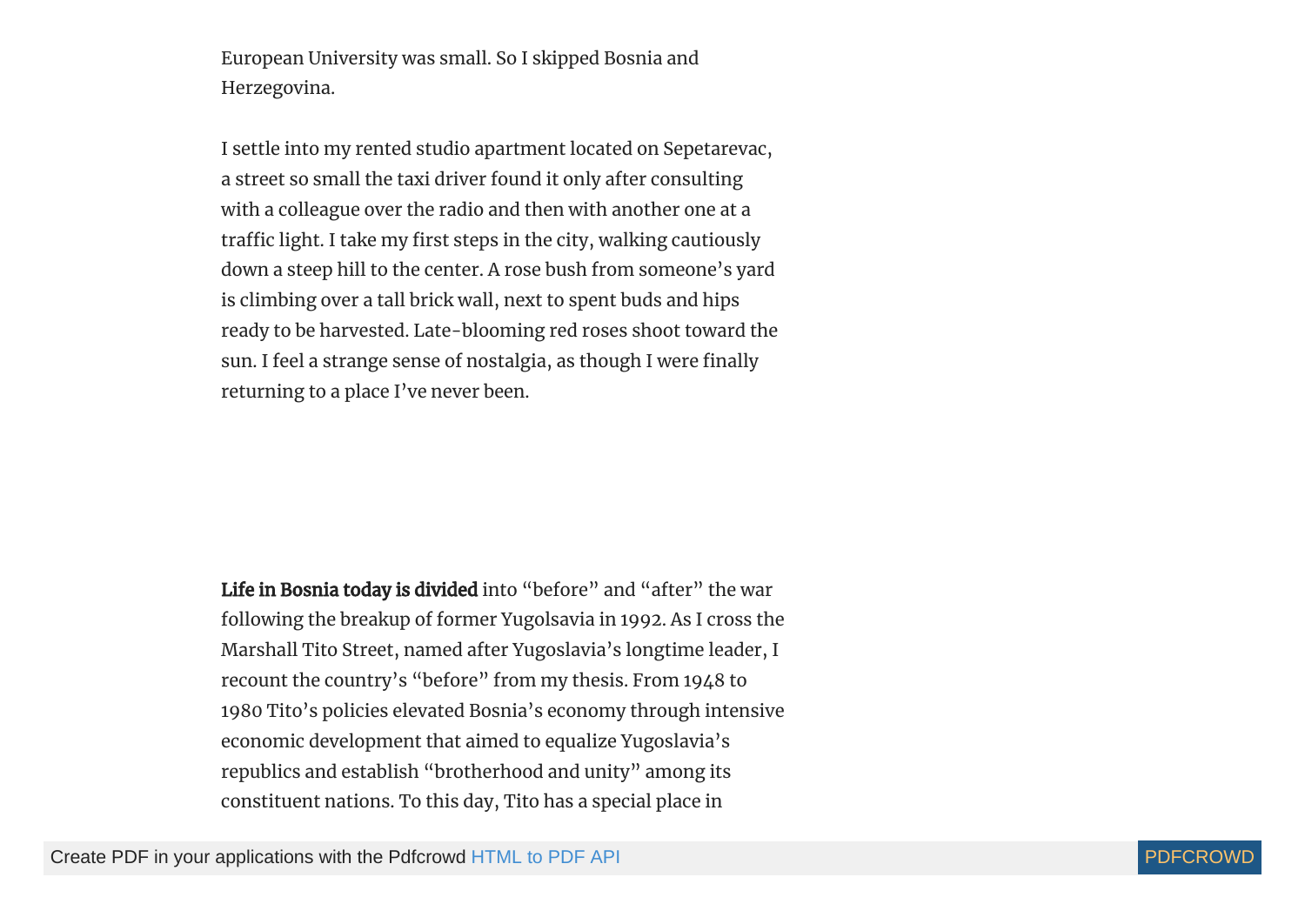Bosniaks' hearts: later I spot a crude graffito, "TITO  $\bullet$ ", sprayed in red over crumbling wall plaster, and I drink coffee at a bustling Tito-themed café beneath a vintage banner that reads "Tito Is Ours."

*The remains of the Stari-Most Bridge in Mostar, Bosnia and Herzegovina. Over 400 years old, the landmark bridge was destroyed during the Bosnian War in 1993. Photo by Edward Serotta*

The afternoon call to prayer carries me to the promenade along the Miljacka river. The nonchalant shallow stream flows between the stone walls of a canal. A plastic Coke bottle and a basket ball churn under a cascade. To West, the Arabic invocation held "an ultimate sadness, like the hooting of owls and the barking of foxes in night time." In At Mejdan Park, a terrier howls at a nearby minaret while at the other end of the leash its master is

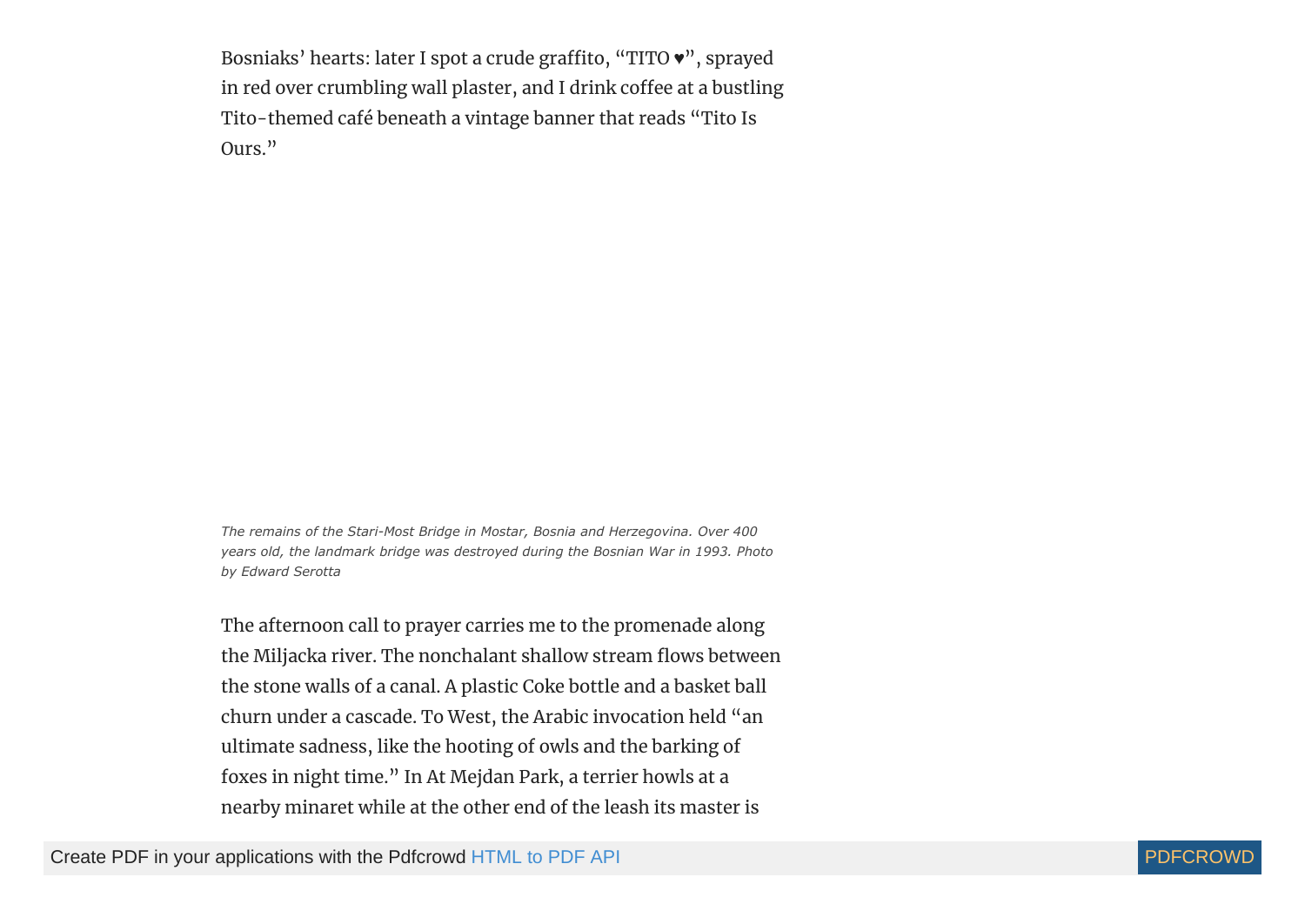reading a newspaper on a bench. I circle a darkened carousel and find myself on streets during rush hour, dodging pedestrians, rickety Czechoslovak-made trams and stray dogs that all have seemingly more important places to be.

Past the synagogue and the Serbian Orthodox Church, I arrive in front of the Sacred Heart Cathedral. The city used to be a showcase of ethnic, religious and cultural diversity. Since the war, however, it's been divided into Sarajevo proper, where Bosnian Muslims (Bosniaks) greatly outnumber Croats, and the Serbian-majority suburb of East Sarajevo, the de jure capital of the autonomous Republika Srpska. The bells toll six when I find the first Sarajevo Rose.

Back when I was in Belgrade, I had asked my old friend Mira, whom I saw for the first time since my research trip, what I shouldn't miss in her favorite Balkan city. "Sarajevske ruže," she said without thinking twice: the Sarajevo Roses. After Bosnia and Herzegovina declared independence from the Socialist Federal Republic of Yugoslavia, a 13,000-strong Bosnian Serb Army encircled the new state's capital city, stationing assorted artillery

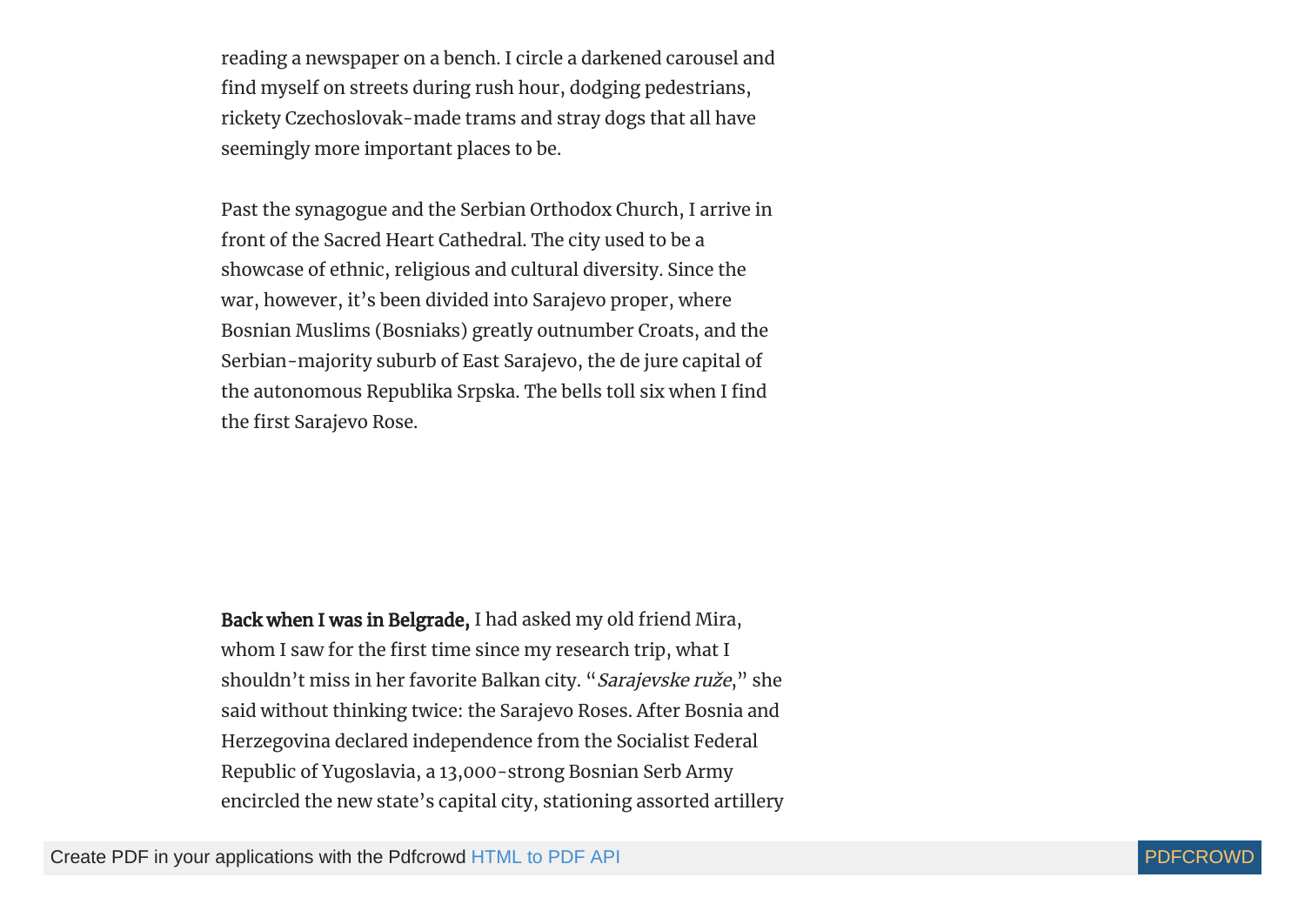and sniper nests in the surrounding hills to rain down death on the residents below. An estimated 120,000 bombshells fell on the city during 1,425 days between April 5, 1992, and February 29, 1996. The Siege of Sarajevo remains the longest siege of a capital city in modern military history. Afterward, the craters where mortar shells had hit tarmac and had killed three or more people were filled with red resin, creating unusual rose-like memorials on the ground.

Small cobble stones form a square around the resin-filled Rose. There are no signs, explanations or messages anywhere. Flush with the pavement, the central blob radiates disjointed shrapnel scars like discarded petals. The red stains resemble the crudeness one might find in a young child's drawing. A few people climb the stone stairs of the cathedral for the evening mass while I imagine blood trickling into the craters from bodies that would have been strewn about. From the direction of the petals, I surmise the shot came from behind where I'm standing. I swing around, gaze at the forested hilltops and shudder from a sudden chill.

According to Mira, her local friend, Saida, would tell me everything I wanted to know about the roses. We arranged to meet over coffee one morning. Cheerful Bosnian folk-music and cigarette smoke swirl around me while I wait at an outdoor patio, sipping an espresso and watching people go by on Ferhadija, the city's main pedestrian promenade. A foursome of old men in

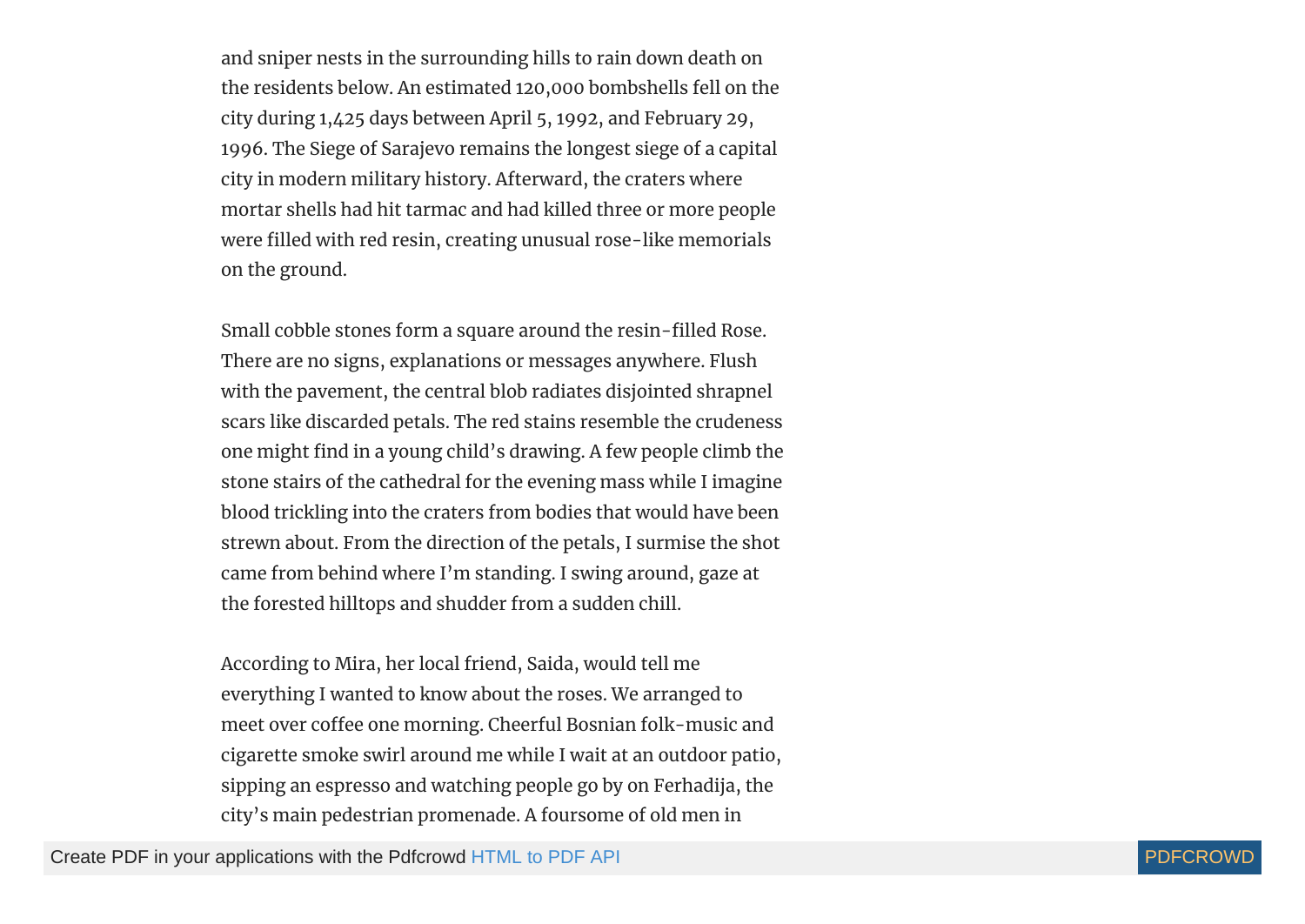white shirts beneath black suits kiss one another on the cheek and point their canes in various directions. A young woman, perhaps just starting college, covers her mouth with a corner of her pinkhijab while chuckling at something and whispers to her girlfriend who is wearing a short skirt. A youngster who is wearing a striped polo shirt and tight jeans, his arm slung around his sweetheart, throws a few coins into the hat of a one-legged woman who has propped herself up on a pair of crutches. Vendors at the annual Honey Fair are smoking in their stalls, ignoring the wasps that are zipping around their heads.

Saida apologizes for being held up at work — she is a reporter for a global news network and is also a trained sociologist. She researches the history of Sarajevo's streets for her own short stories. Her neat bob frames her face that is imprinted with exhaustion. As we chat, I periodically glance between the buildings at one of the many Muslim cemeteries that blanket the foothills, the white obelisk-shaped tombstones punctuate the land like exclamation marks. Reflecting the organization of Muslim life into ummas(communities), every old neighborhood has its own mosque and cemetery. Earlier today I visited the Martyrs' Memorial Cemetery Kovači, where blossoming rose bushes caressed the marble columnar headstones that overlook Baščaršija, a historic bazaar district. The alive and the dead are always in close proximity in Sarajevo. Already, West had noticed "the Muslim tendency to be truthful about death, to admit that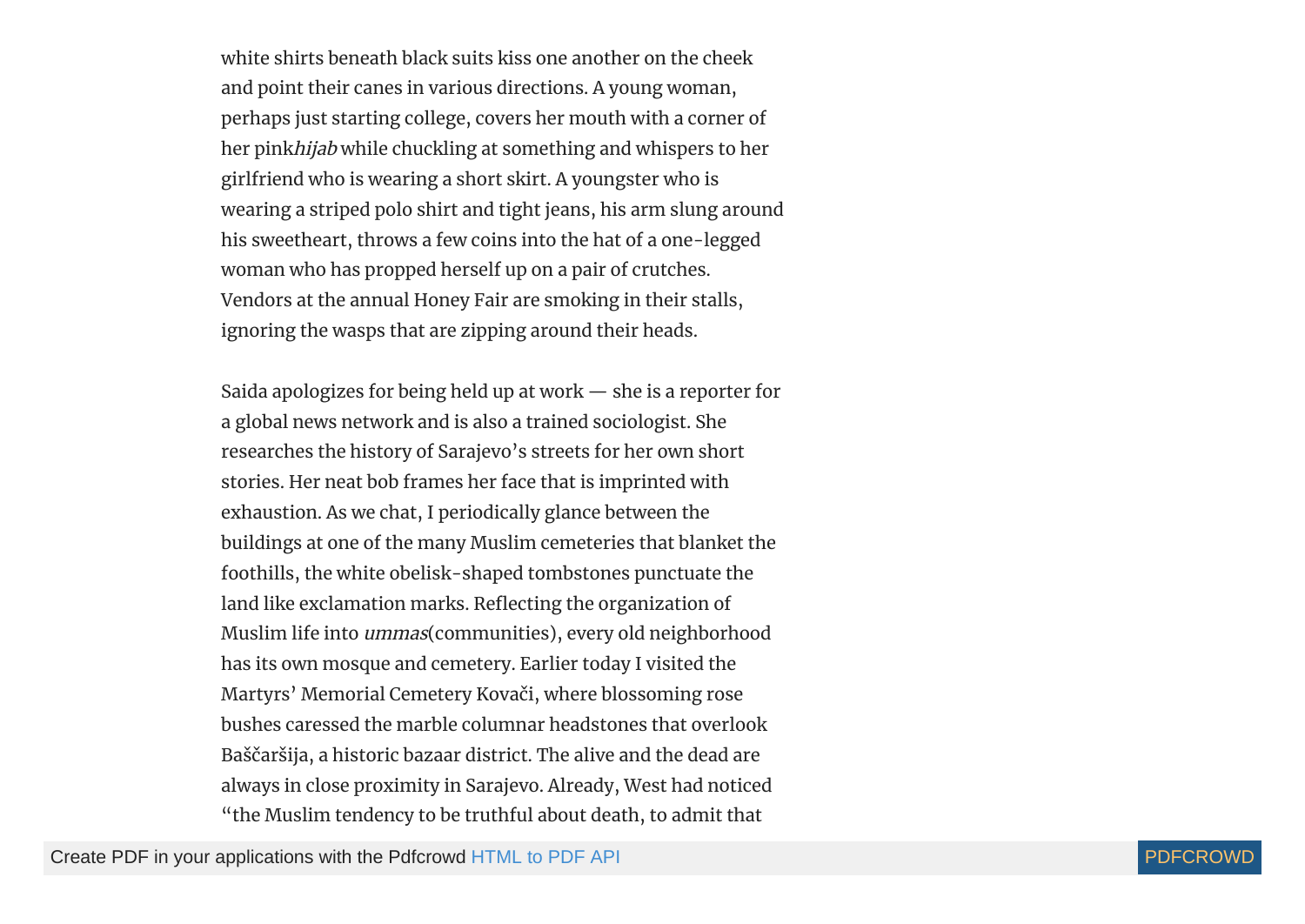what it leaves of our kind might just as well be abandoned to the process of the Earth." In unpracticed, measured English, Saida declares the cemeteries are "a daily reminder that today I am here but tomorrow I can be dead."

*One of the many Sarajevo Roses around the city*

The Roses, however, present a moral dilemma. "I get an awful feeling looking at them. It isn't pleasant to walk by and think, Someone died here. I'm not sure if it's alright for these reminders of terrible deaths to be so close to where we live. People don't like to think about their traumas. But in the end I decide we must keep some of them. We have to remember what happened, because what will happen if we forget?"

She pauses, and I detect in her both a reluctance to continue and a desire that I learn everything about the painful subject. I notice

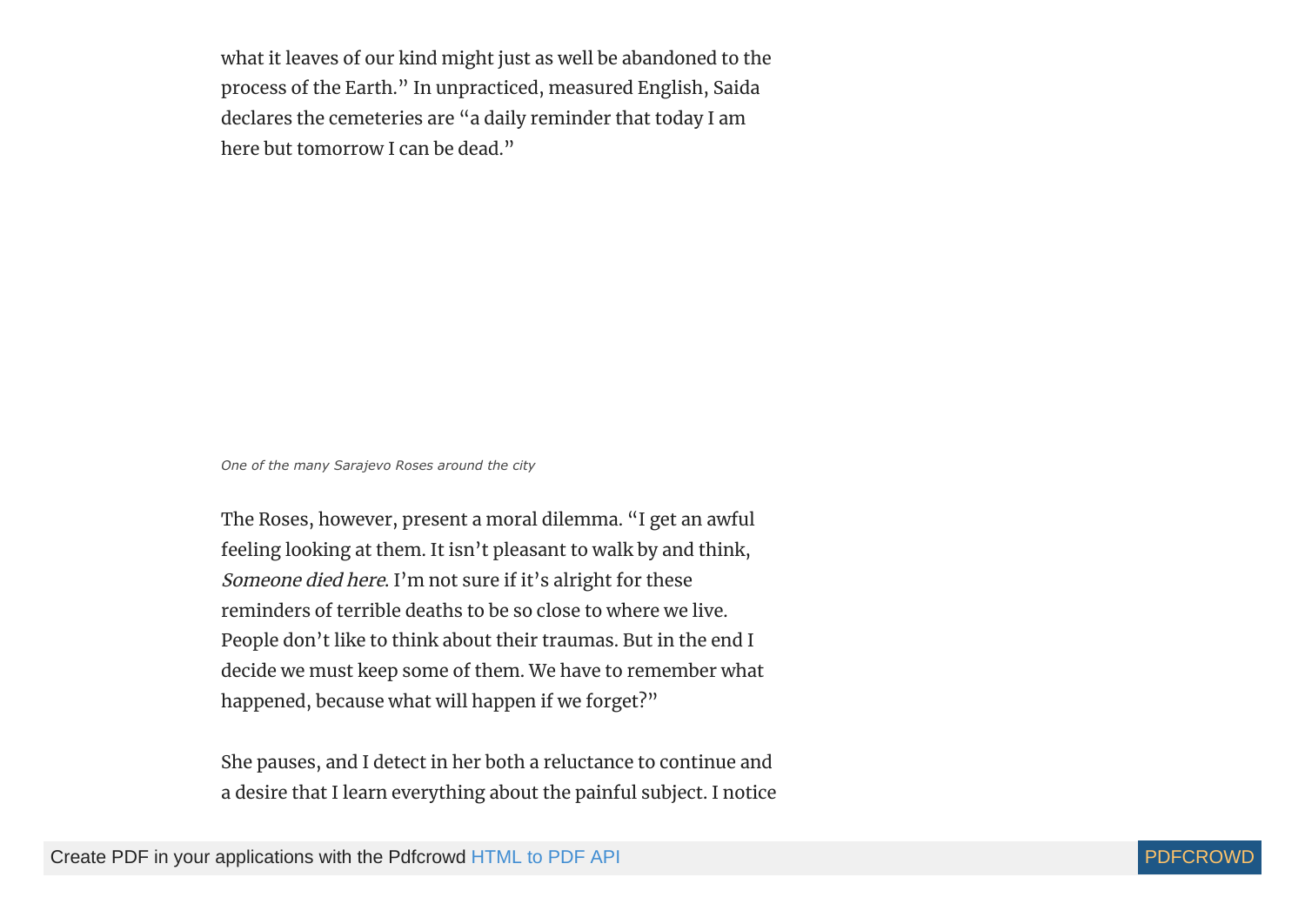this with everyone else I speak to: Sarajevans are tired of talking about the war. They've moved on  $-$  or at least they want to  $$ yet they also want to make their stories known.

As we bid our farewells, Saida says she wants to show me something. She leads me down a maze of alleyways, past craft stores and restaurants that serve the local specialties, ćevapi and burek, to an open square where she points at the Trebević Mountain to the southeast. "From there they were shooting at us," she says. I nod and blurt out, "I know." She shakes her head and points again. "I just wanted you to really see."

From then on, whenever I walk down from the apartment I stare across the valley at countless barrels of sniper rifles and mortar cannons that are hidden in the hills, enveloped in the latesummer haze and still full of unexploded landmines.

Like most locals, Saida has no clue how many Sarajevo Roses remain embedded in the city's streets. I only find out when I meet with Alma Mašić and Nina Šeremet, executive director and program coordinator, respectively, of the Youth Initiative for

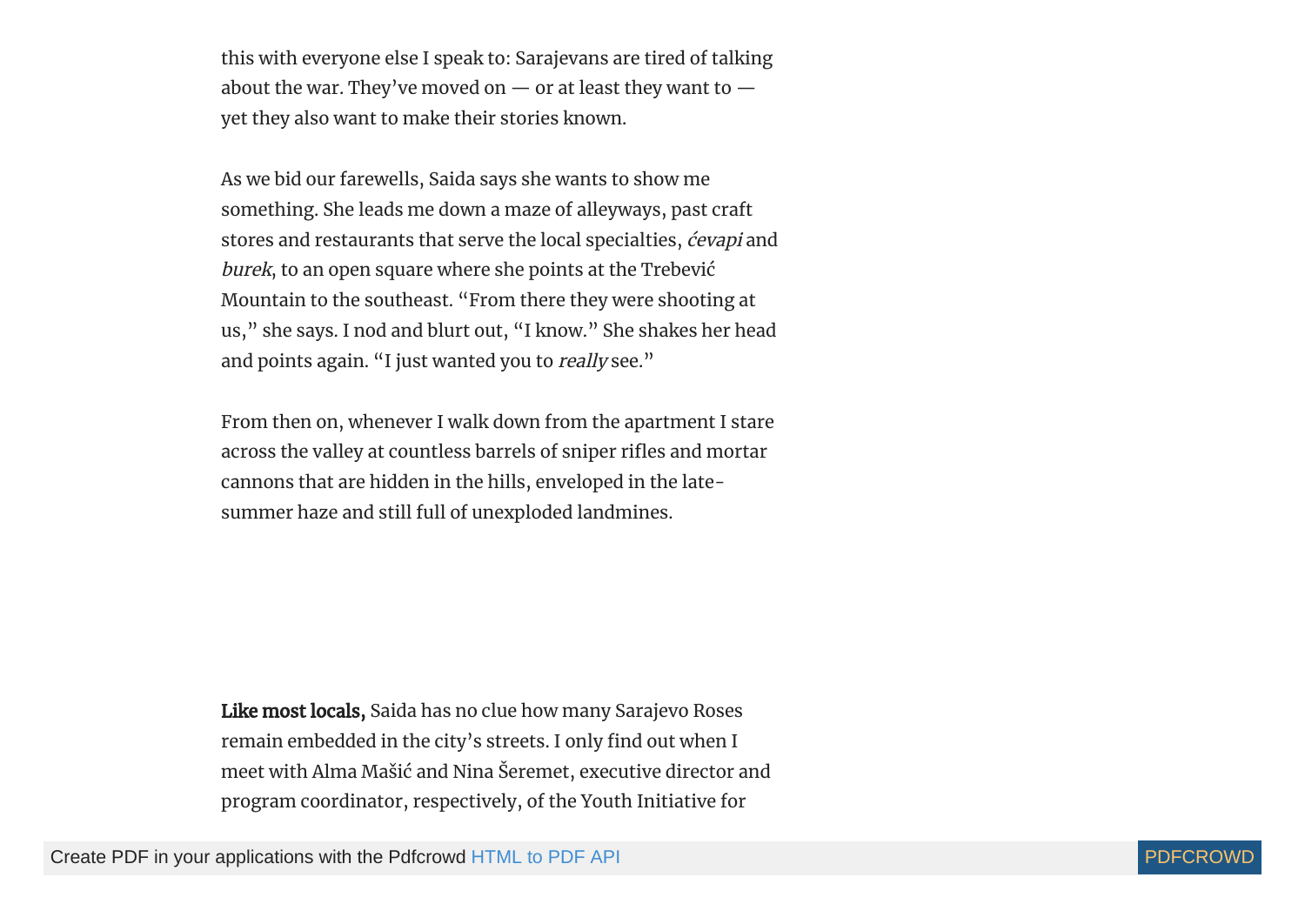Human Rights Bosnia and Herzegovina (YIHR). They greet me in the organization's downtown office on the top floor of a converted apartment building. Their outfits match my stereotype of a human rights activist: Mašić in a Trinity College sweatshirt, Šeremet in a plain white tee, both clad in jeans with an air of readiness about them. Through an open window, street clamor enters the otherwise deserted space.

Since 2010, YIHR volunteer crews have been repainting the Sarajevo Roses around the city. Early in the morning on the anniversary of the siege every year, they tape the area around each Rose and, careful not to go over the lines, paint over the resin using a durable glossy red finish. Explaining the background of their initiative, Mašić tells me, "The main purpose is to never forget what happened so the war isn't repeated again in the future."

As of the last repainting, twenty-eight Roses remain in Sarajevo, down from forty-four in 2011. "Many, perhaps hundreds, of Roses existed all over the city after the war," Mašić says. "Most of them disappeared during postwar reconstruction. People failed to realize their true value."

Throughout the conversation I get the sense that echoes Saida's sentiments: the remembrance of the war has taken over the war itself in the city's consciousness. As the senior executive, Mašić

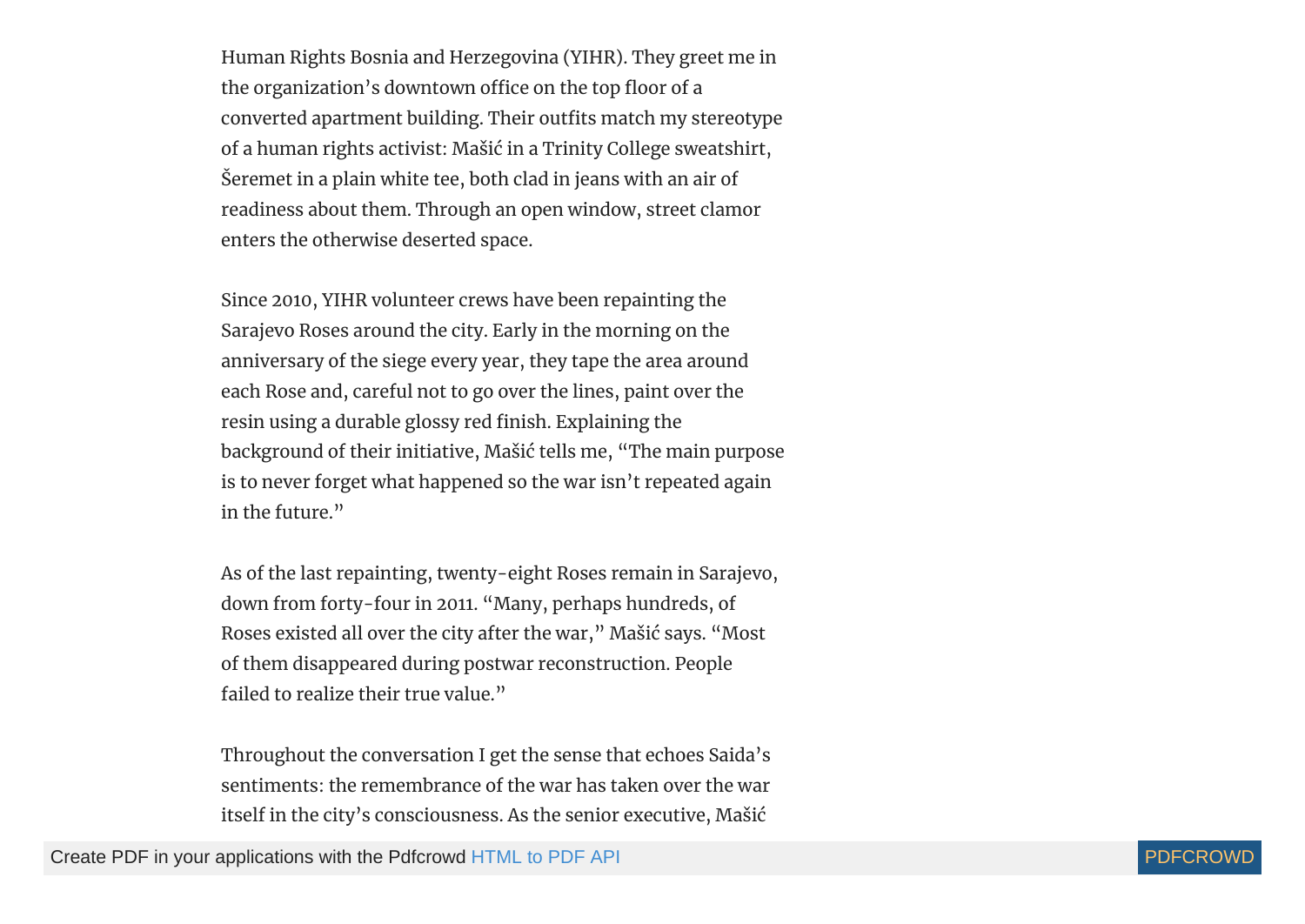does most of the talking but it is Šeremet who leads the annual effort on the ground and whose energy fills the airy conference room. In early 2013, a construction company was about to jackhammer two Roses into pieces during a repaving project when the foreman saw the YIHR volunteers at work. "He was surprised to learn about the Roses," Šeremet says. "YIHR's efforts had paid off," she continues with pride, "the construction company partnered with the Stari Grad municipality to reconstruct and preserve the two Roses." The first is the one I saw earlier on the cathedral plaza, the other abuts the cathedral's west wall.

When I ask for the name of an official who could talk to me about the project, Mašić and Šeremet exchange an amused look and admit they don't know. No one ever claimed responsibility for creating the Roses. When YIHR sought a permit for the repainting project, they could not figure out who to ask for permission, so they proceeded with their "semi-legal action" anyway. Šeremet says, "Only once, in 2010, did the police stop us saying we were destroying public property. But nothing came of it." Mašić adds, "The Roses belong to no one, which only helped them get erased."

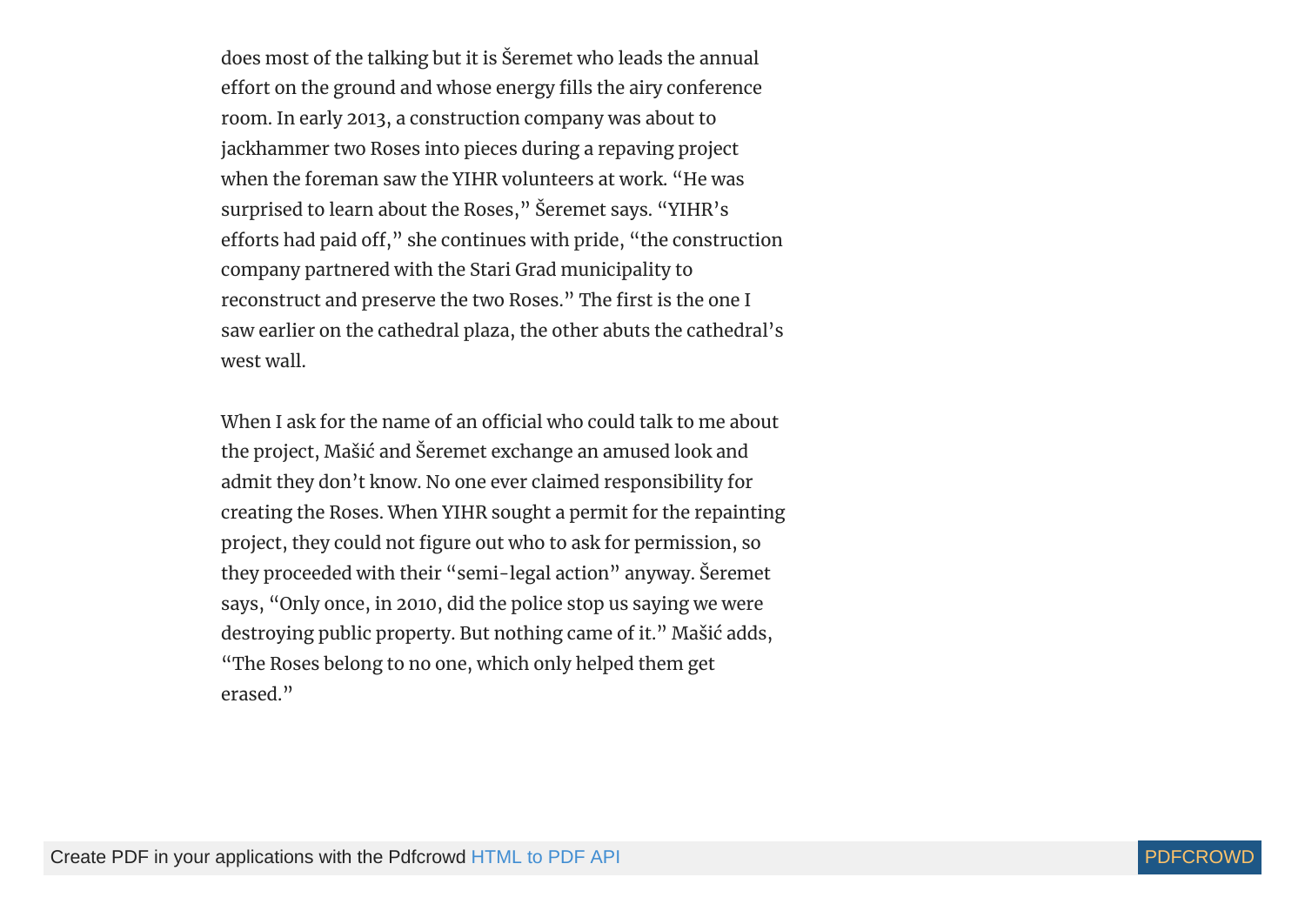### The covered Merkale Market buzzes with midday activity. On

February 5, 1994, a bomb blast killed sixty-eight and wounded 144 people in the market in perhaps the most notorious massacre of the siege (a similar attack took place the following year). Today, a handful of Sarajevans shop for fruits and vegetables. A vendor sings into his mustache while he rearranges grapes on a folding table against the backdrop of a long red wall that bears the names of the slain.

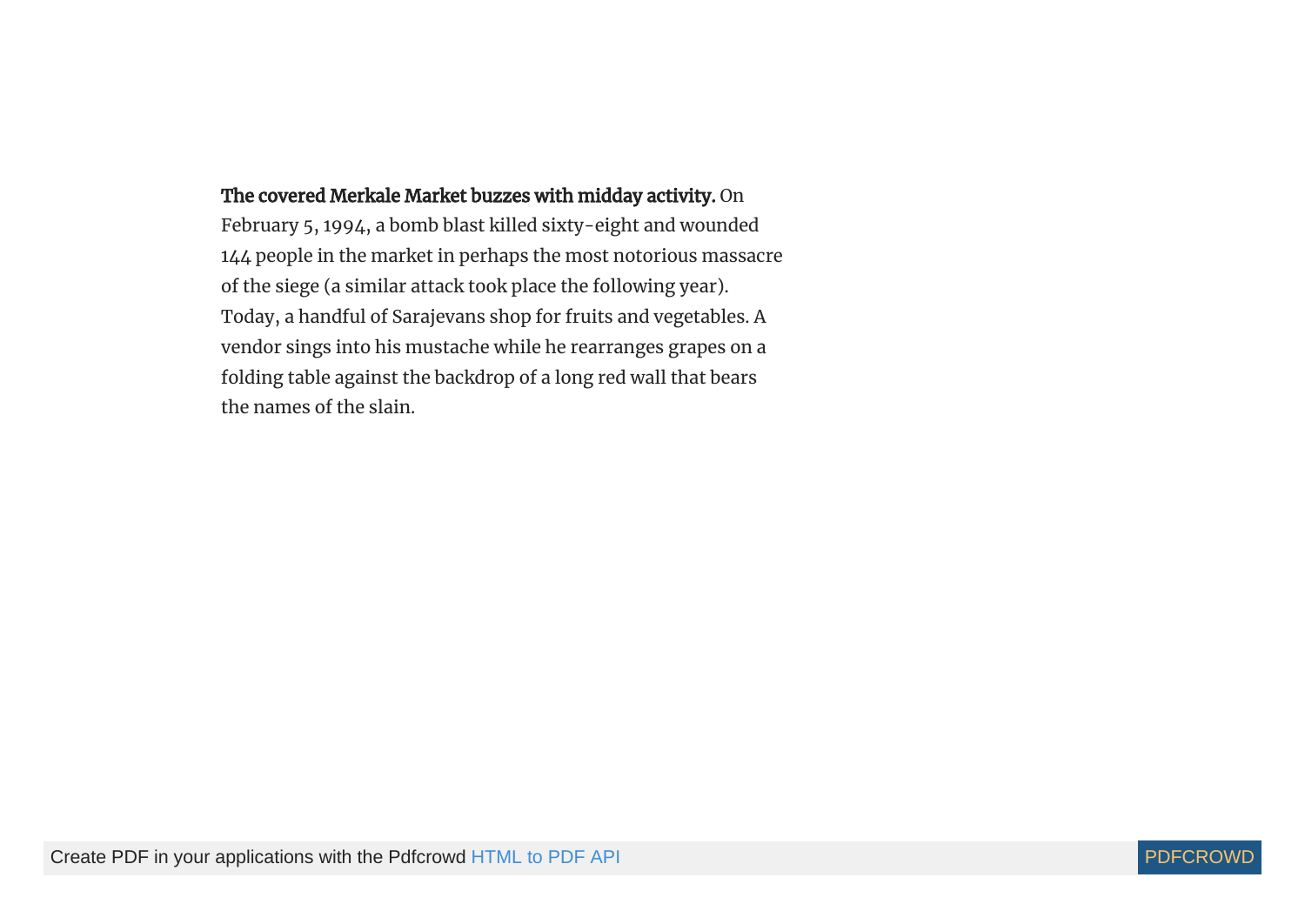Between an apple stand and a table that is heaving under pyramids of cabbages, stands a white stone memorial tablet with a large inscription that declares, "On this spot, on 2/5/1994, Serbian evil-doers killed 67 Sarajevo residents." Below it, an invocation in smaller script reads, "Let the dead rest in peace, recite Al-Fatiha and say a prayer, remember and warn." Finally, the "Citizens of Sarajevo" are marked as the plaque's signatories at the bottom.

The now out-of-use Bosnian coat of arms, the old symbol of the Bosnian medieval kingdom, runs along the side of the memorial as the only source of decoration. This is the only memorial that stands on its own — dozens of plaques hang on buildings around the city center — both existing to honour those who were killed by "Serbian criminals" (the Bosnian-language word zločinci literally translates as "evil doers" but its meaning is closer to "criminals").

In a paper titled "Silent vs. Rhetorical Memorials: Sarajevo Roses and Commemorative Plaques", Dr. Mirjana Ristic, a Serbianborn scholar at the University of Melbourne, compares the two memorials. The white plaques, the official project of the Committee for Marking Historic People and Events of the City of Sarajevo, "operate as conventional rhetorical monuments which

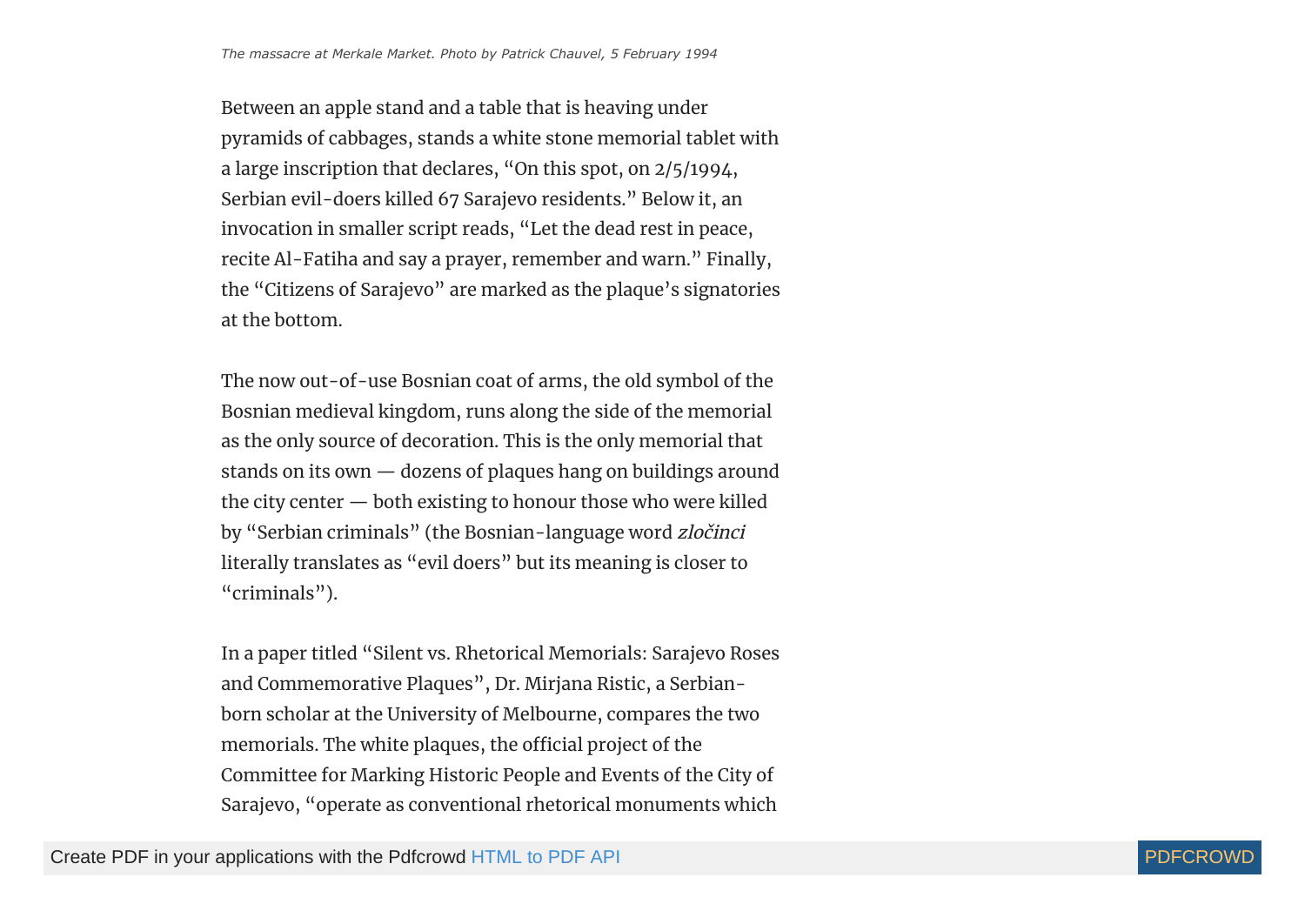articulate and stabilize a selective version of Sarajevo's wartime history based on a particular ethnicity. As a consequence, the plaques extend the ethnic conflict from the past to the present and maintain collective ethnic trauma." The plaques tell passersby what to think about what happened. Every time I look at one, the analyst of recent Balkan history in me wants to scream in protest: Not all Serbs fought in the war, not all Serbs are guilty!

The white plaques shout at me at eye-level from everywhere I look, but finding the Roses requires a laborious search unaided by maps, a contemplation with downcast eyes. This is their inherent quality. Ristic writes that Sarajevo Roses "do not have fixed meanings but rather are open to multiple interpretations of symbolism, thus resisting appropriation by ethnic ideologies. They are silent places of memory which allow passersby to construct their own personal versions and narratives about the city's history. They allow multiple versions of memory and history to co-exist, and thus they open up the possibility of reconciliation." By saying nothing, the Roses equalize all human beings in death; by maintaining silence they let everyone think whatever they want. In conversation after conversation, on the record and off, everyone I speak with expresses appreciation for the symbolic power of the Roses. In an unreleased video Mašić and Šeremet showed me, a middle-aged woman said, "The Roses allow people to be on their own with their thoughts."

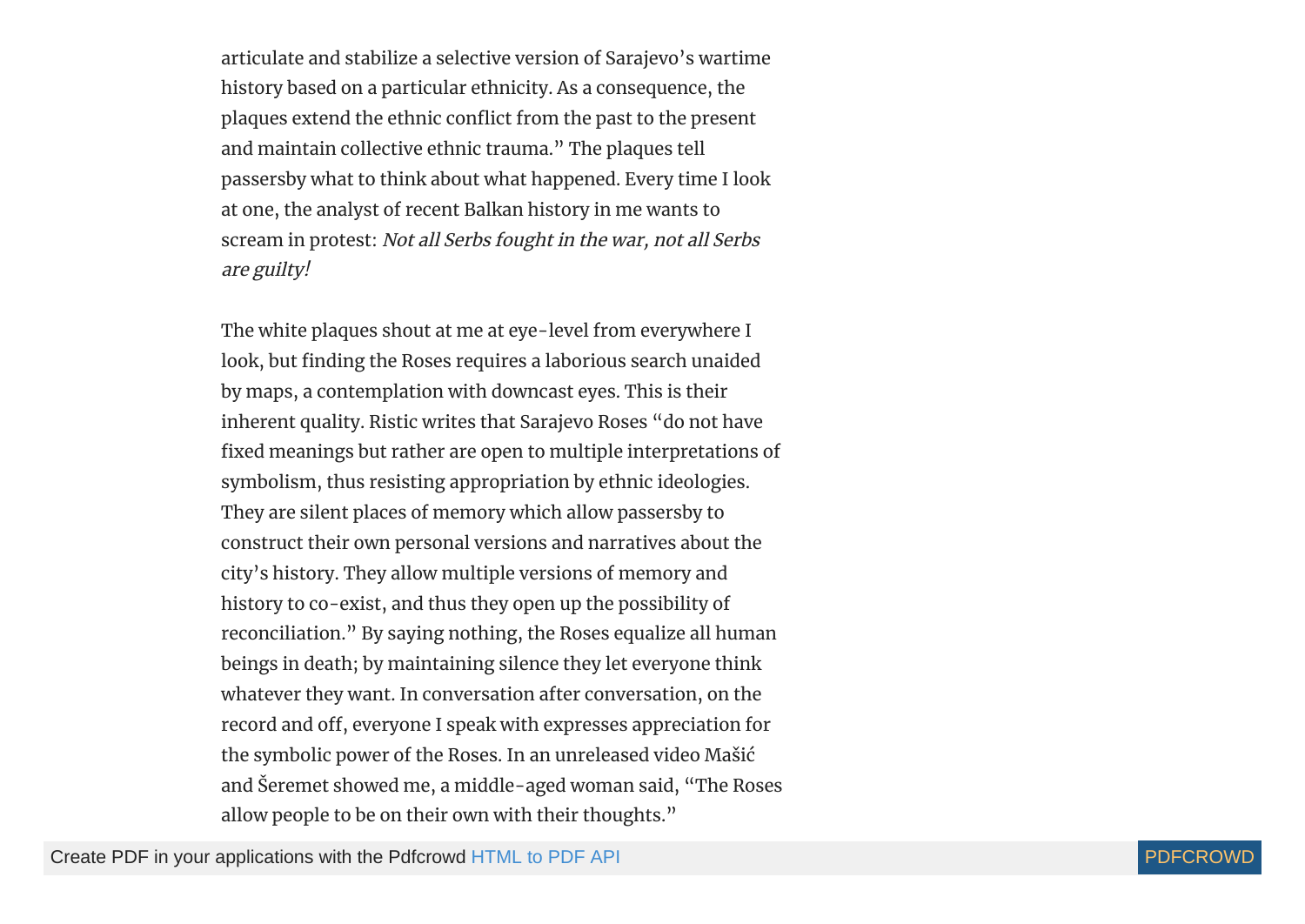Storm clouds gather into dark bouquets as I set out in quest for Azra Junuzović's 2006 book, Sarajevo Roses: Towards the Politics of Remembering, to find out the Roses' origins. In bookstore after bookstore, staff give me directions for other stores or call their colleagues to check their stocks. There is distant thunder when I find another Rose, unmarked and unnoticed, at the foot of the Grand Park by the Memorial of Murdered Children, a fountain with green glass sculptures symbolizing mother and child on a circular platform, cast from melted bombshells and weapons. Nearby, two girls sit on benches, bookended by shopping bags. Behind them, turbaned headstones of a forgotten Ottoman cemetery tilt this way and that. The old trees sway in the surging wind.

My treasure hunt ends in an alley behind the BBI Center shopping mall. The mustachioed proprietor extracts the book from a stack next to the counter. The first rain drops splatter against the asphalt. I imagine I am holding the last copy of the book in the entire city, if not the country, and feel as though I, too, rescued a piece of history.

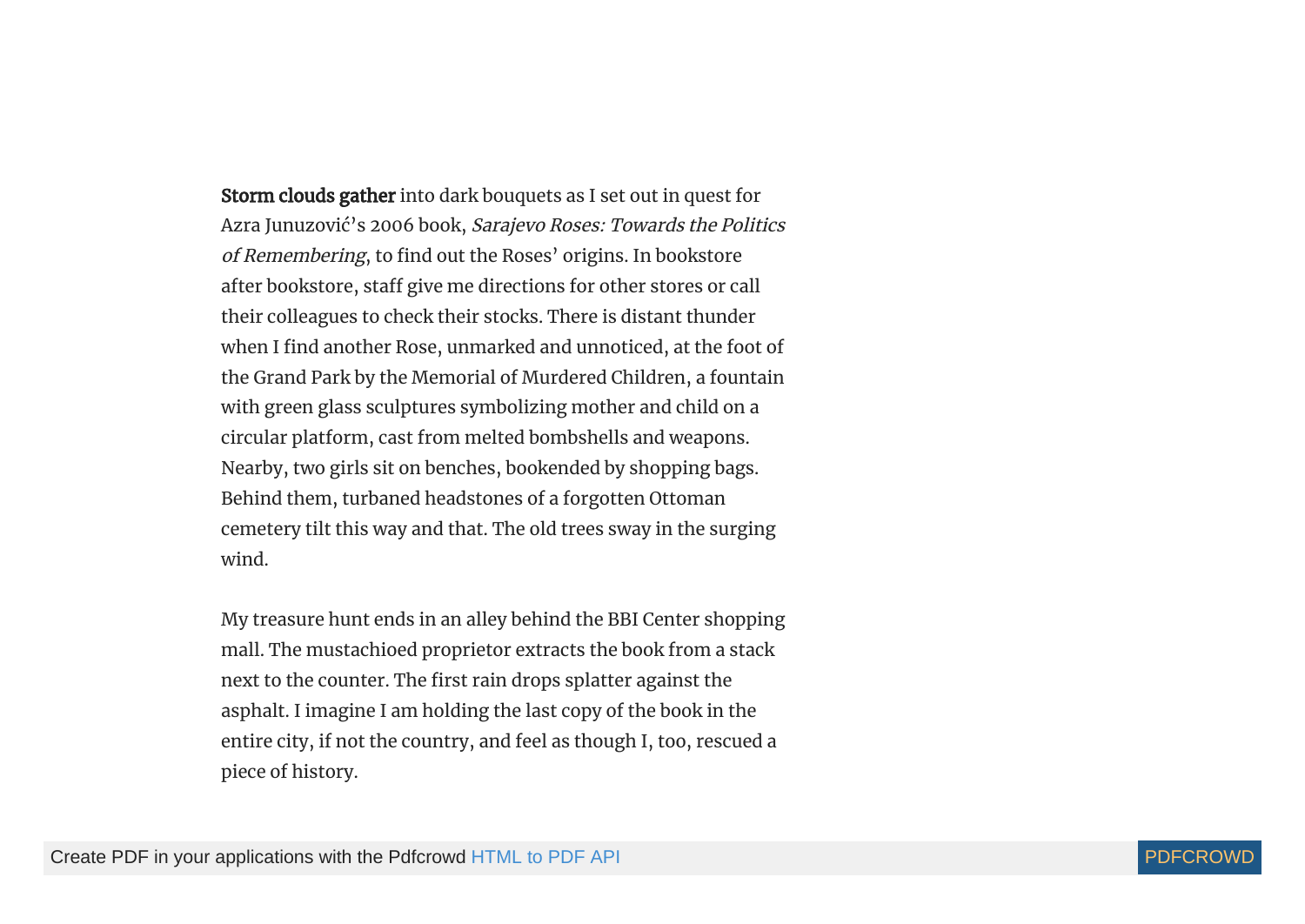I wait the storm out at a café off Marshall Tito. On the street corner, a woman with a large black umbrella holds up a smartphone against her ear and waves down a taxi while holding sunflowers wrapped in white paper. The sounds of punishing rainfall and the call to prayer mingle with Whitney Houston belting out, "I'm your baby tonight," on the café's stereo.

#### *A Sarajevo Rose*

Junuzović tracks the Roses' origins down to Nedžad Kurto, a professor of architecture at the University of Sarajevo, who conceived of the memorials following the Markale Massacre. He intended for the Roses to commemorate both those who died and those who suffered throughout the siege, and he "wanted to avoid any personalization of any particular sites." Kurto is vague, if not evasive, about the rest of the story. With the exception of a statement by the Sarajevo Canton Office for Urban Planning and

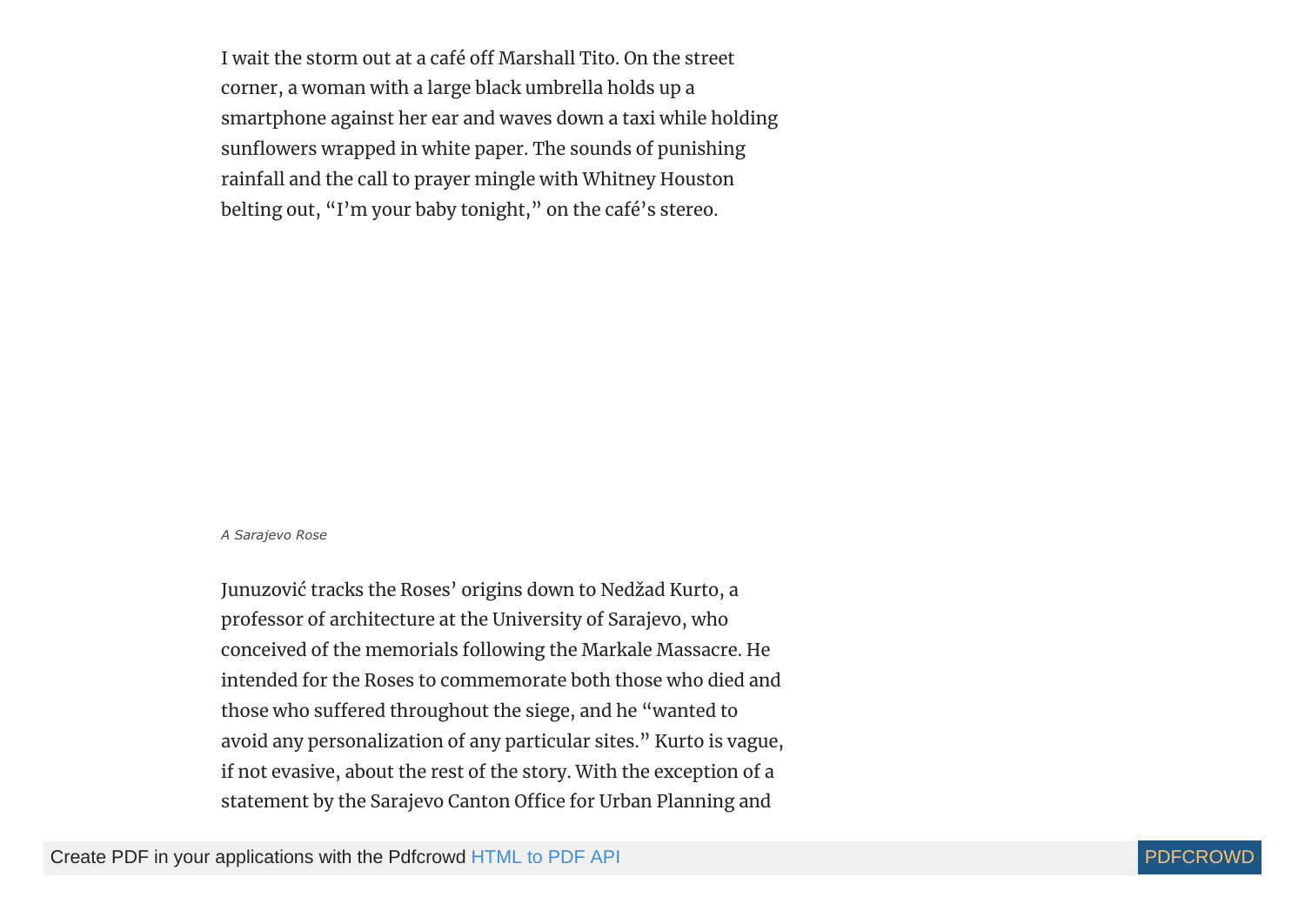Development that confirmed approval of the project "after being approached by a group of citizens" Junuzović found it almost impossible to obtain information about the creation of the Roses from the local authorities. No one could point her to any pertinent documents either. "A mystery," she writes.

Similarly, the residents Junuzović interviewed also had no clear idea — some guessed local government, others survivors — and she also found Sarajevans' memories blurry as to when the Roses first appeared except that it was some time after the war. Perhaps, as several respondents pointed out, it doesn't matter who created the Roses or when — what matters is that they exist. Perhaps memory has no discernible beginning.

In her conclusion, Junuzović recommends the Roses be continually repainted and appropriated in order to be remembered. I think of the YIHR activists and decide everything is going to work out.

Outside, the storm is subsiding. A sun ray breaks through the clouds, vanishes, then reappears again as the clouds begin to break up with astonishing speed. Within a couple of hours the streets are dry beneath the fallow sky, the storm wiped away as though it never happened. The swollen Miljacka river rages through its confines with a muddy, reddish torrent.

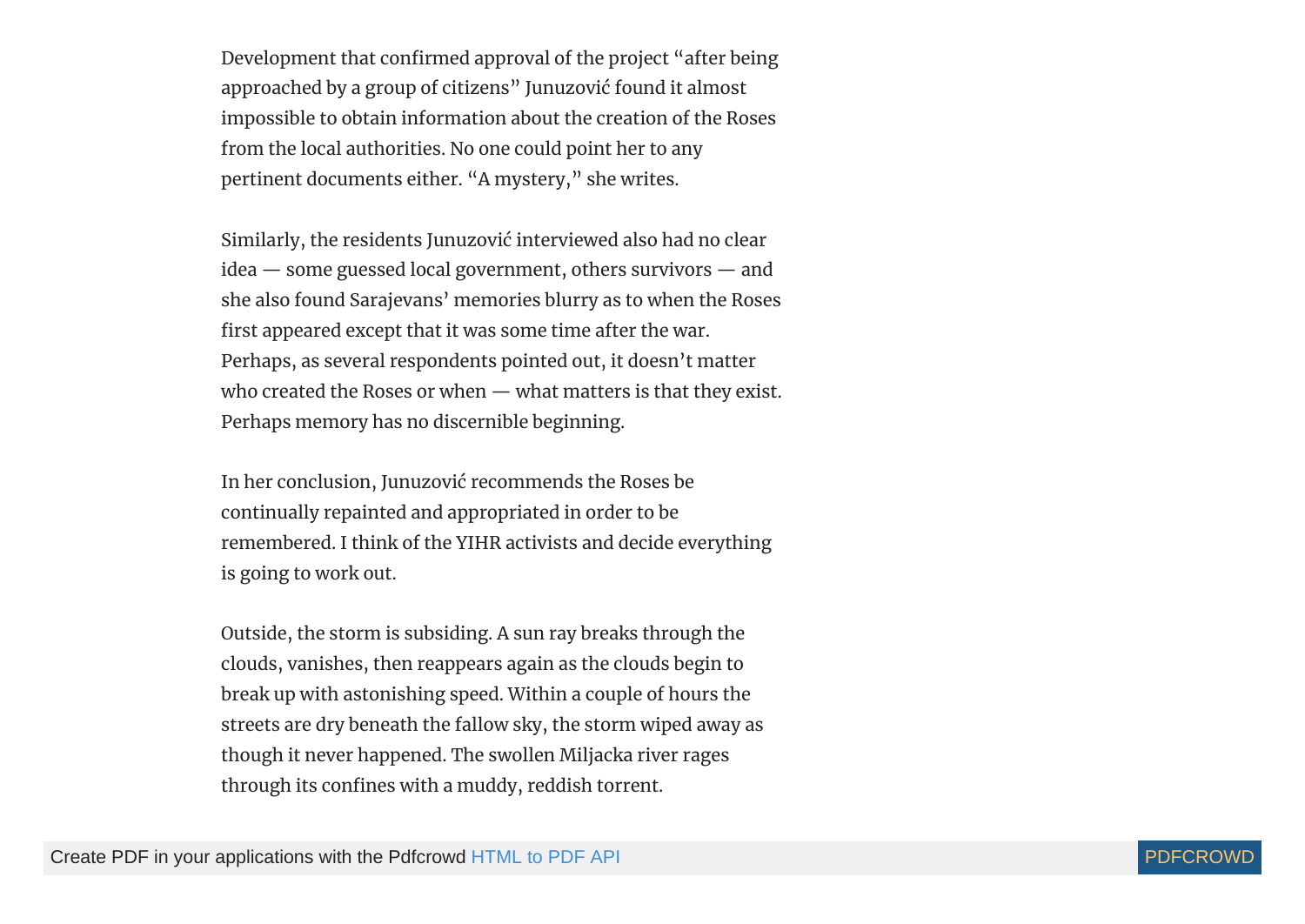Heather Johnson, an American traveler who repainted the Roses with YIHR in 2012, calls herself in her short film, Sarajevo Roses, "a trespasser through a wound that had not properly healed." From Rose to Rose to Rose, I trace only a scar running deep across the local memory. The unreconstructed buildings that dot the city seem like afterthoughts hovering over a spirited, if a bit rundown, European capital. The Siege exhibit in the Sarajevo History Museum gathers dust. The Memorial to the International Community — a one-meter replica of a golden can of beef included in wartime humanitarian aid packages — is missing a few letters. It reads only: C NNED EE. The wind blows petals of dried carnations from a commemorative plaque erected above the railing on the Suada and Olga Bridge, named after the Bosniak and Serbian teenage girls who were the city's first victims of the war.

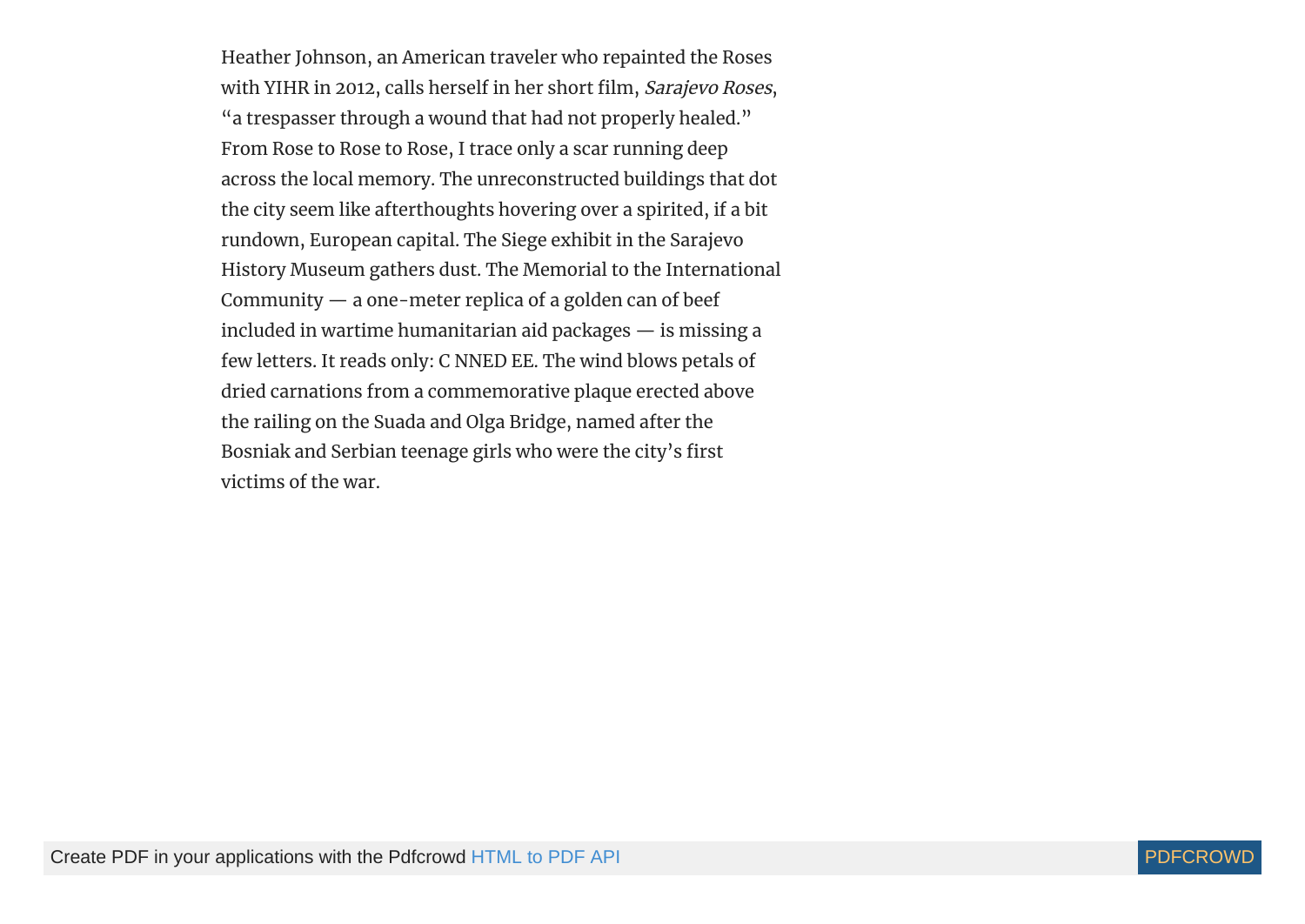#### *The Rose on Ferhadija promenade*

Back on the Ferhadija promenade, I locate another Rose. I crouch over the red splotches. Sarajevans skirt me as they would a film camera and my soul hurts the way the Bosnian expression goes: "Boli me duša." I ache for something just beyond the horizon of present possibility, something I never had and now have lost forever. Bosnians manifest the sensation insevdah songs, in which Alexandar Hemon, the local son who got stranded in the U.S. while visiting when the siege began and whose reading in town I missed the previous night, heard "the spirit of calm realization that life would pass like spring bloom and that there was nothing but infinite darkness in the end." I turn the yearning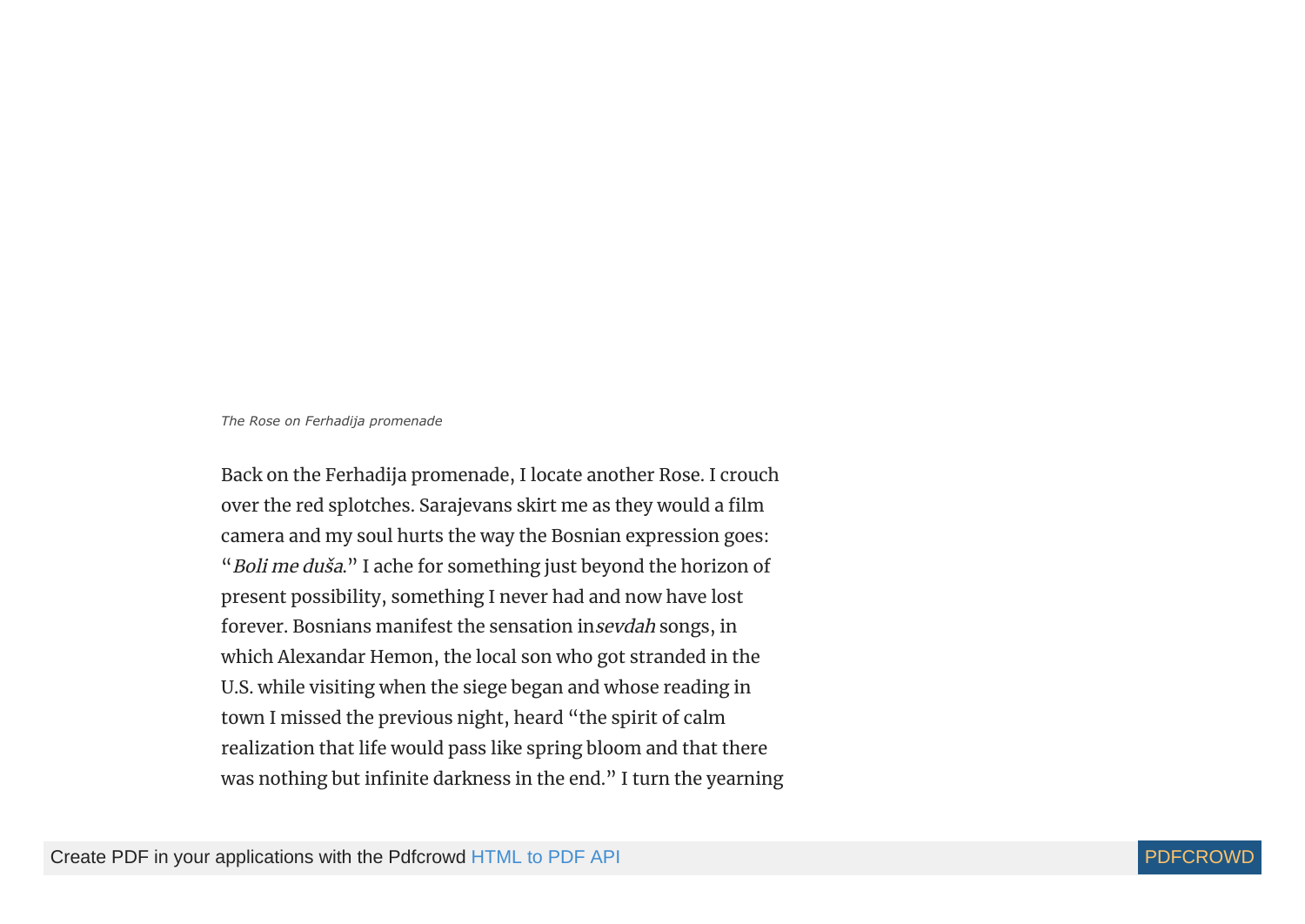over and over like a spade of dirt until it crumbles and becomes a permanent part of me.

## Tourists in Baščaršija admire filigree flower designs on copper

platters, jugs and *džezva* pots. Mašić told me she was pleasantly surprised by the interest in the Roses from abroad. In fact, she said, "foreigners are more interested in the Roses than the locals are." In the early aughts, European press reported on a spike in war tourism here. The Tunnel of Hope Museum, located over the underground passage that provided the city's sole connection to the outside world during the siege, is a top attraction.

During my visit, two separate tours of Americans come through, each with an enthusiastic guide announcing he was a child during the siege and can't remember much. The Sarajevo Siege Tour promises to "cover everything one should know and see about the suffering of this great city during the siege" including the tunnel, siege lines on Trebević Mountain, destroyed facilities and bunkers, minefields, shrapnel and "many, many other interesting sites of destruction." In 2010, reports emerged of the

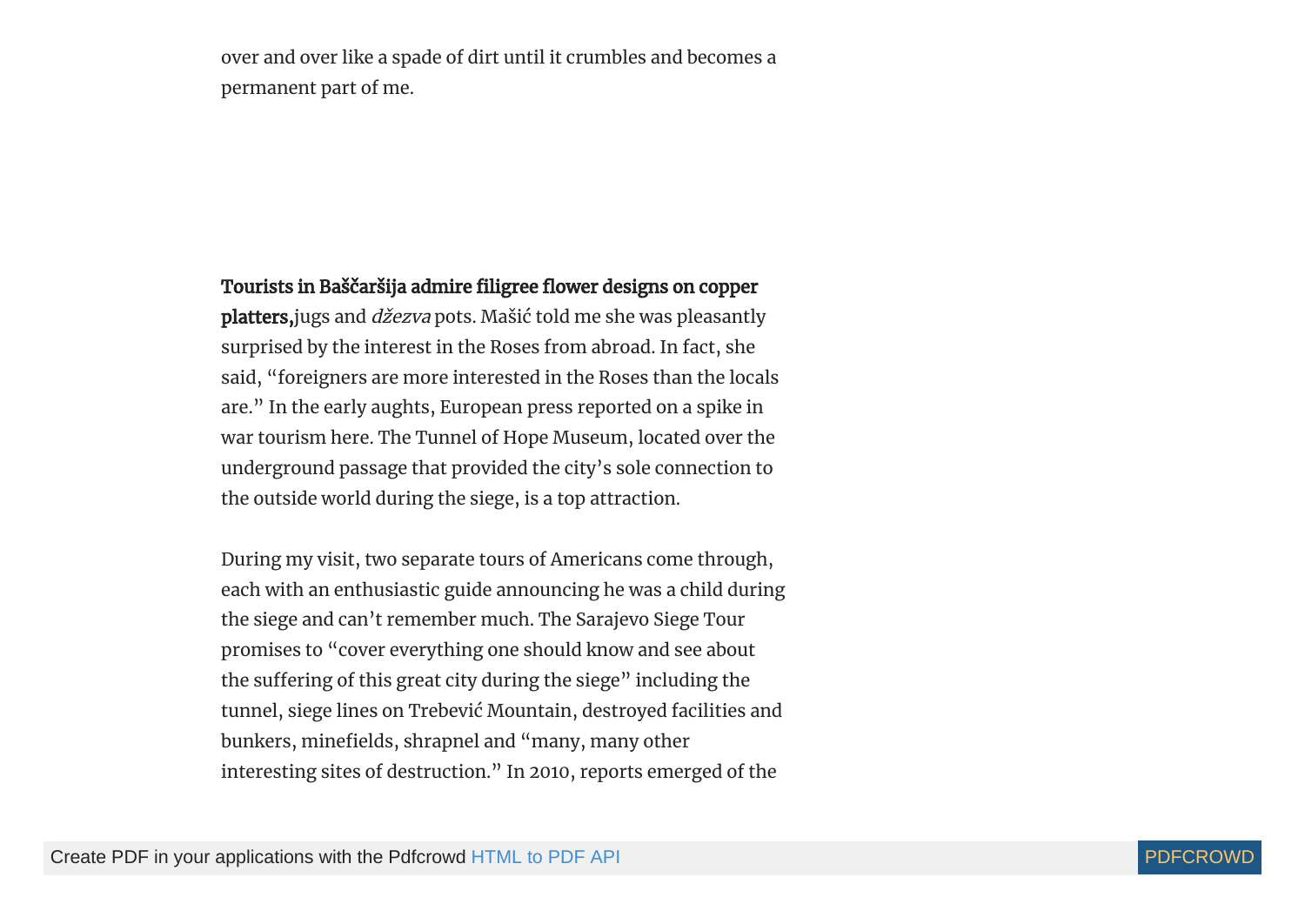new wave of war tourists flocking to the city from former Yugoslav countries.

I mention this to an old CEU friend, Bergin "Beca" Kulenović, a Sarajevo native who is in town for a vacation from a defence contractor job in Afghanistan. "We Bosnians get tired of our own history," she tells me, "but we don't remind ourselves enough of it, of how cruel and stupid people can be. If tourists come to see the war's legacy, it helps us remember and learn from our past, to overcome it and not live in it."

I meet Beca at Kibe Mahala, an upscale hillside restaurant with a panoramic view of the city. Following a massive meal of Bosnian specialties — Begova čorba chicken-and-vegetable soup, a hot mezeplatter, and a sampling of *rakija* spirits — the waiter chuckles behind his goatee when he delivers a large tray of spitroasted lamb we forgot we had ordered. With the relish of someone perfecting a story with each telling, he brags about having once persuaded an Italian vegetarian gentleman to try the lamb by comparing it to a Ferrari: "Like Ferrari is not just car, lamb is not just meat. It's a way of life." Leaving the restaurant we find that the fallen night has transformed the valley into a meadow of lights. West wrote that "because of the intricate contours of its hills, [Sarajevo] is forever presenting a new picture, and the mind runs away from life to its setting."

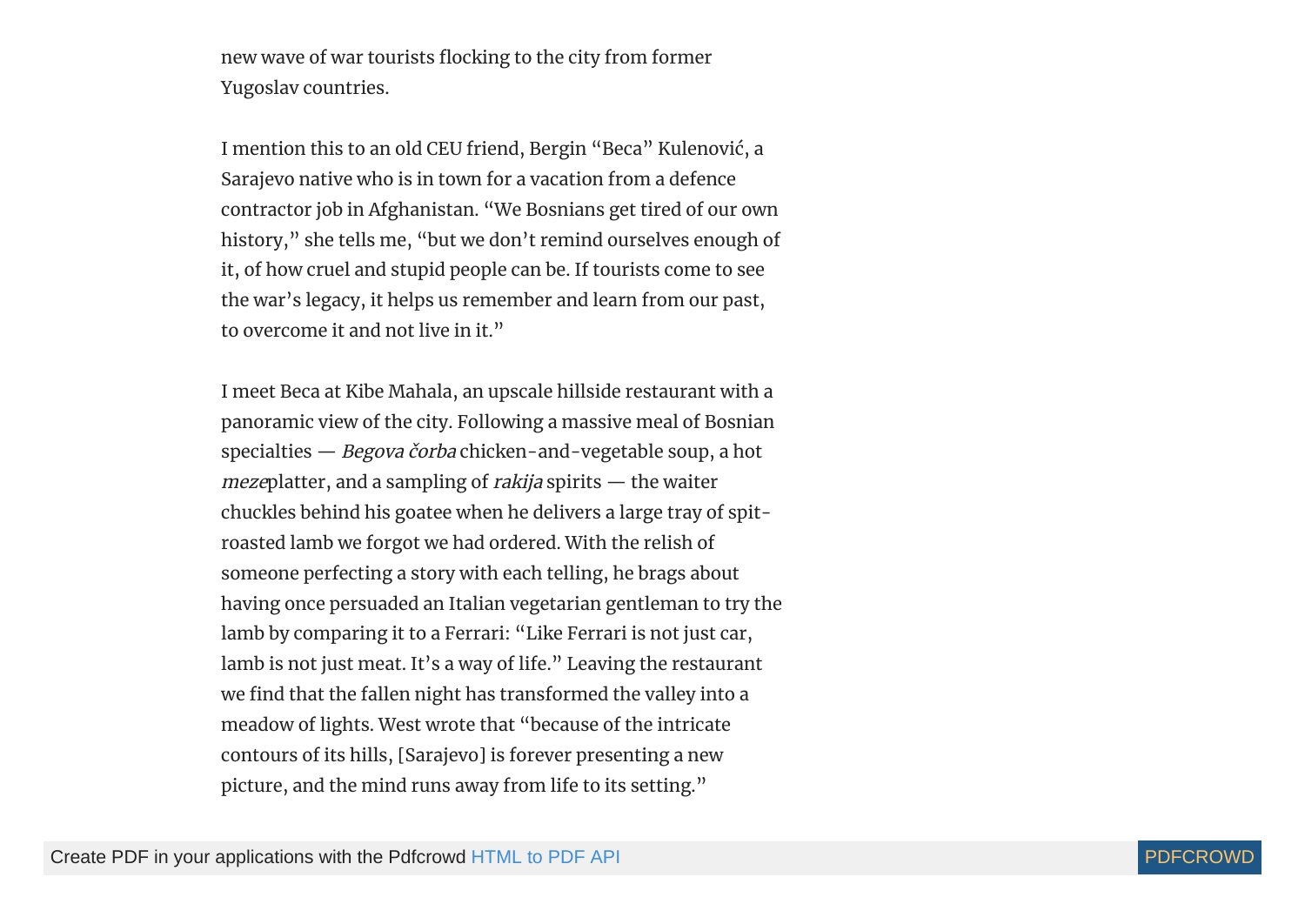Whereas Bosnian politicians continue to interpret the war through their respective ethnic lenses — Bosniaks continue to call the war a genocide against Muslims; Croats a Serbian aggression; Bosnian Serbs a civil war — and their constant bickering grinds national institutions to a halt (the National Museum closed earlier this year due to the lack of funding) one other thing unites Sarajevans: all were equal victims of the shelling during the siege.

Beca spent the war in the U.S. and Canada. She returns to Sarajevo — "our little village," she calls it — often from her home in Toronto. But as she jets between continents, the past drags behind her like a shadow. "People still criticize me for leaving. They say I betrayed my country by not being here. It looms in conversations even if it isn't said out loud anymore. When I returned I felt guilty like many of those who returned from abroad after the war. But I stopped apologizing long ago."

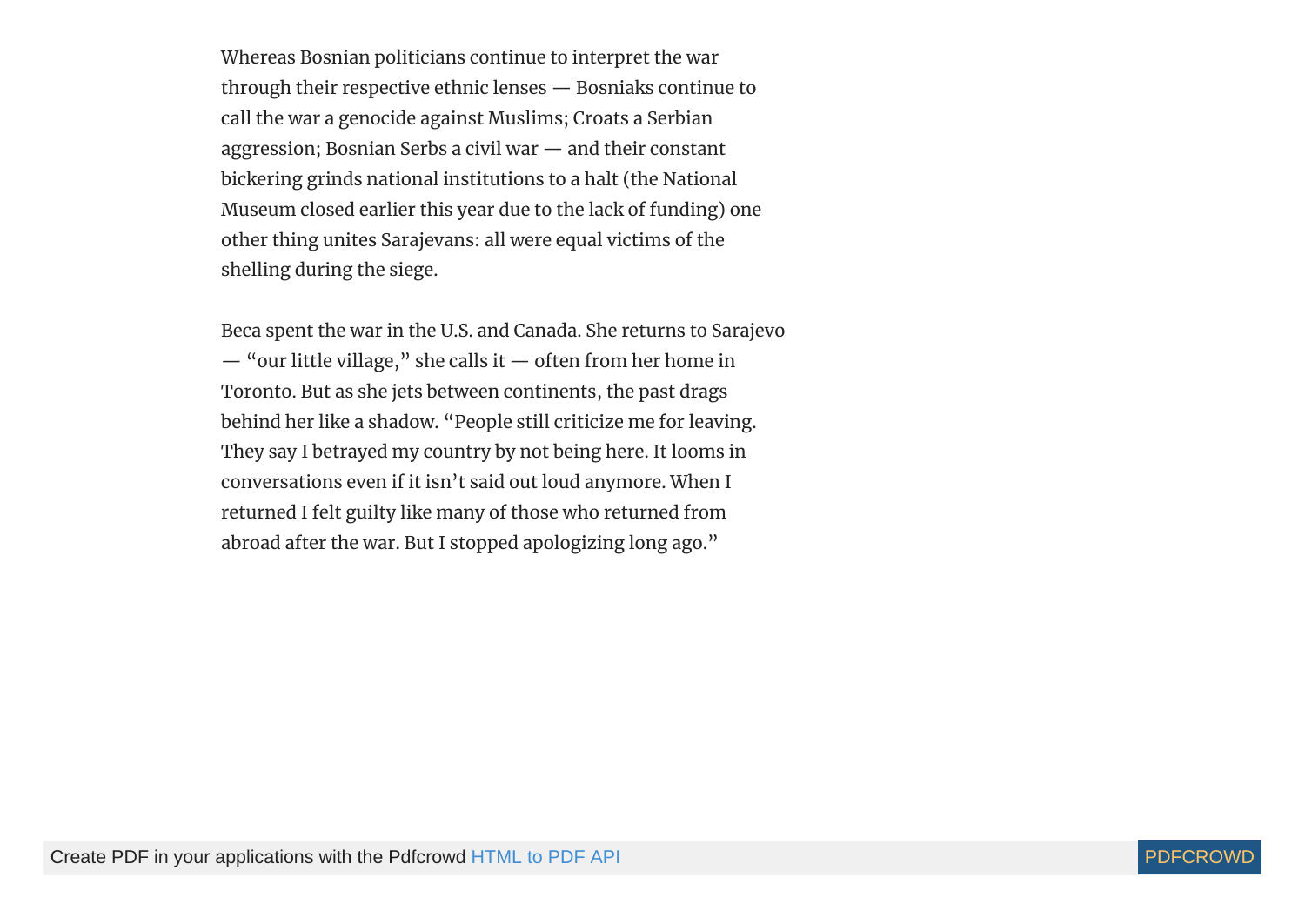*Citizens take cover during the siege of 1992*

Many residents who fled the siege never returned, but carried the city with them. The day before we leave, I receive an email response to my earlier query from Nina Rupena, a Sarajevo-born painter living in Melbourne, who authored a series of paintings titled Sarajevo Roses. The city was the foundation of Rupena's identity as a child. "With every bullet and explosion I heard," she wrote about her twelve-year-old self, "I would imagine another hole in the city and another person dying. My whole world was crumbling."

After a sniper's bullet narrowly missed her, Rupena remembers sitting in the basement of her building, her jaw trembling out of fear. With her mother and sister, she fled the city in the last

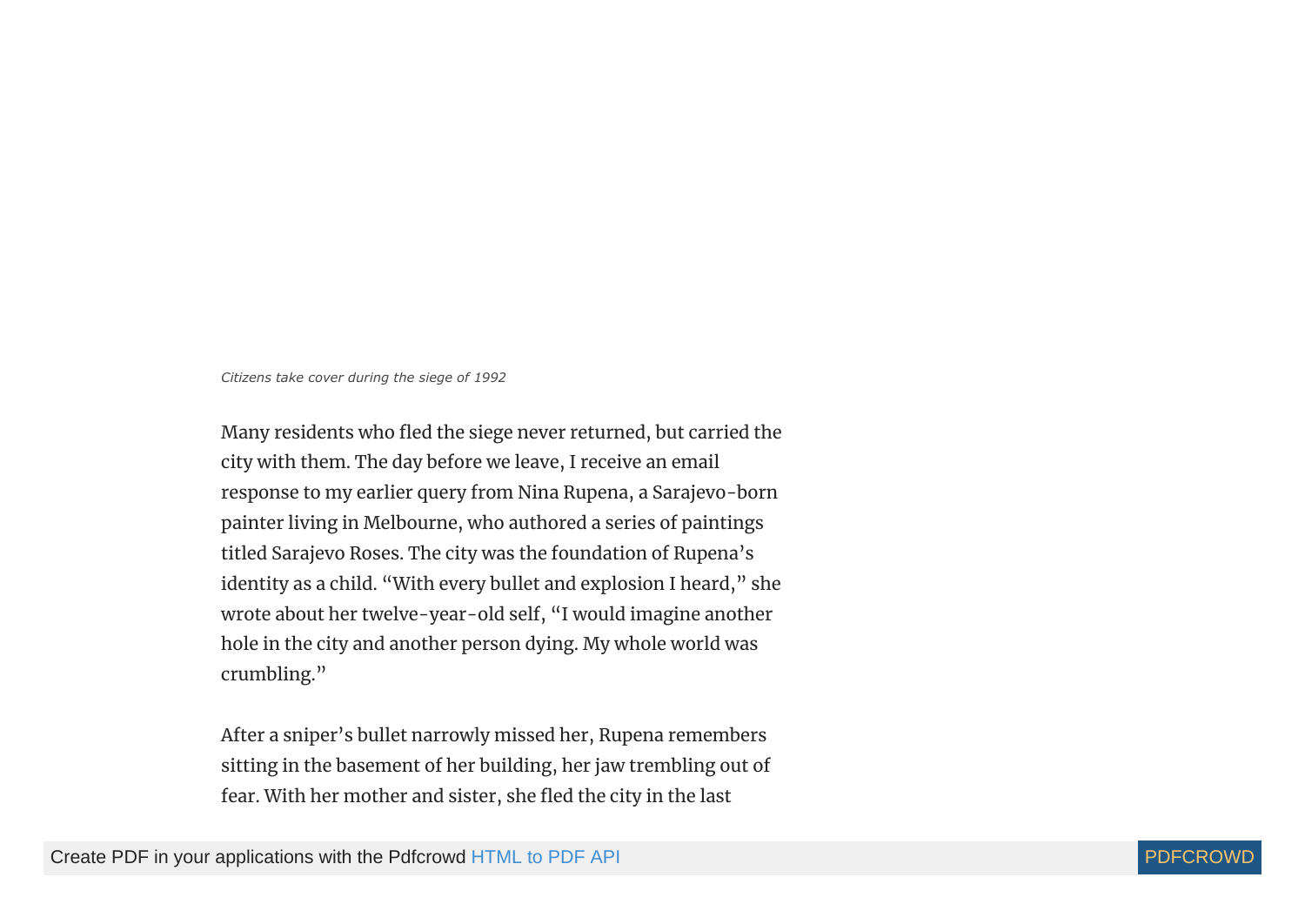convoy allowed to leave. The trio was later held up for four days by the notorious Serbian militia group Arkan's Tigers. She spent five years living as a refugee in Croatia, feeling guilty for leaving, for "having it easy as a refugee." After her family moved to Australia, Rupena lost her identity once again and suffered from nightmares and post-traumatic stress disorder. Then, in 2009, while researching her Master's thesis on the notion of belonging, she became overwhelmed with emotions bottled up inside her.

"The first Sarajevo Roses paintings were inspired by the image of an open wound. They represented a rapture in my emotional state and also wounds on the city of Sarajevo. I was not trying to ignore and escape the trauma as before, but instead I delved into it, poked it, tried to visualize it, understand it, and accept it. I felt the need to find meaning in it and accept human nature with its dark sides, finding the sublime beauty of the human spirit, to desensitize myself to the experiences from my past, integrate them in my life, and to look at them objectively. As I healed, my Sarajevo Roses changed from raw open wounds to explosive but gentle roses, just like scars, which are painful in the beginning but then they heal and become a visual reminder of an experience, a part of life, proof."

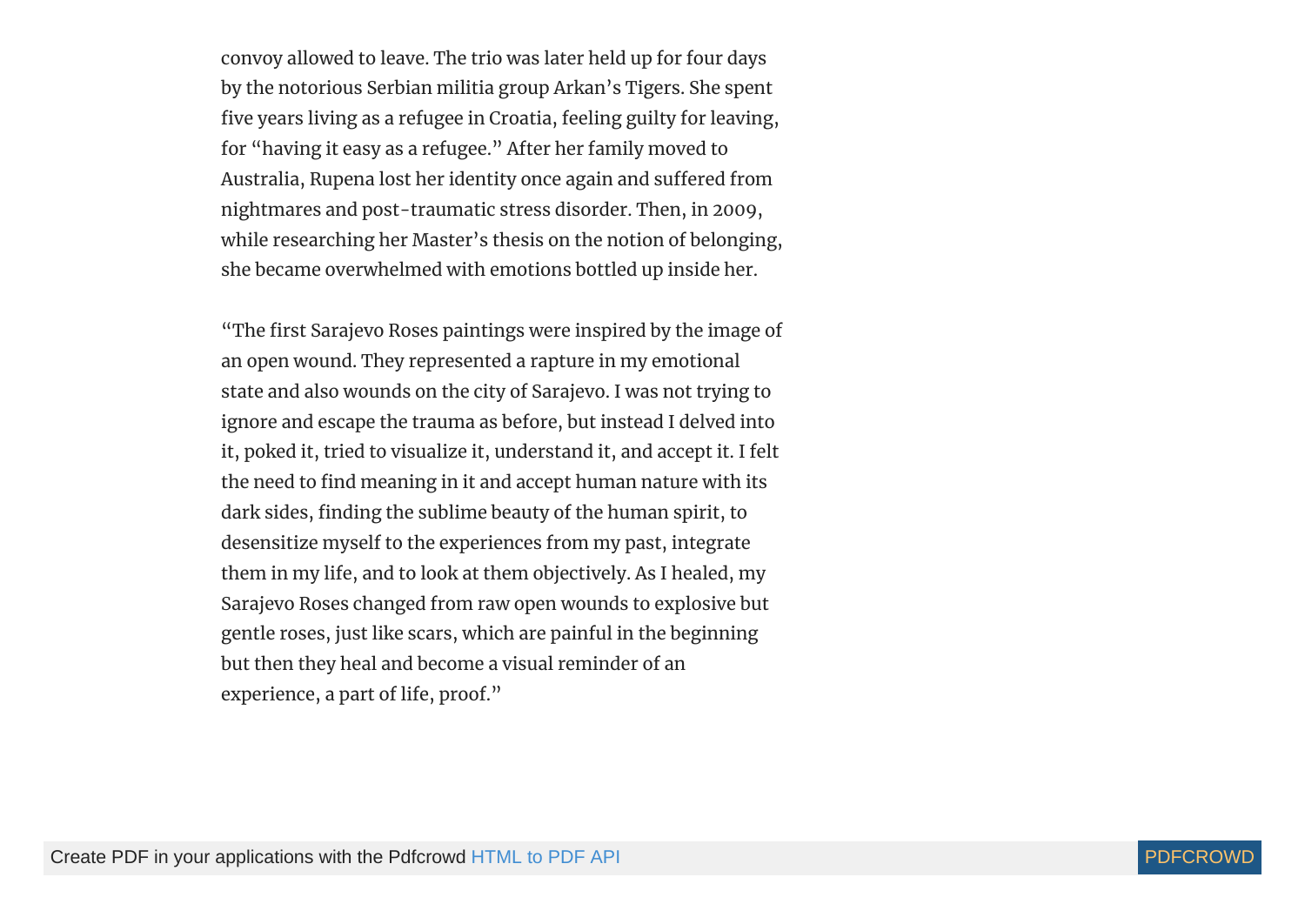On my final day in Sarajevo, I walk one last time along Marshall Tito Street where, on the 20th anniversary of the siege, Sarajevans placed 11,541 red chairs: one for each resident killed, some of the 645 small chairs representing children. These chairs have been buried under piles of flowers, teddy bears and photographs. Thinking of the Sarajevo Red Line, the name given to the installation of the chairs, sends chills down my spine until I spot one of Mister Cat's graffiti of a grinning feline with angel wings surrounded by red roses. The image has spread from New Orleans to many cities around the world. From balconies of apartment buildings, geraniums cascade over walls strewn with bullet holes like seeds scattered in plaster earth. Two gruff men in faded green uniforms sweep the sidewalks with birch brooms in long, slow curves that scatter fallen geranium petals — white, red, purple — into the breeze and gutters. Gawkers step on the Rose at the foot of the Cathedral steps as they admire the wares the craft fair vendors have spread across folding tables that are arranged in a semi-circle. I skirt the logo, inlaid in the pavement, of the 1984 Olympic Games. The abstraction of four people with arms in the air forming a symmetrical snowflake that resembles a flower ("snowflake," it turns out, is a synonym for the plant

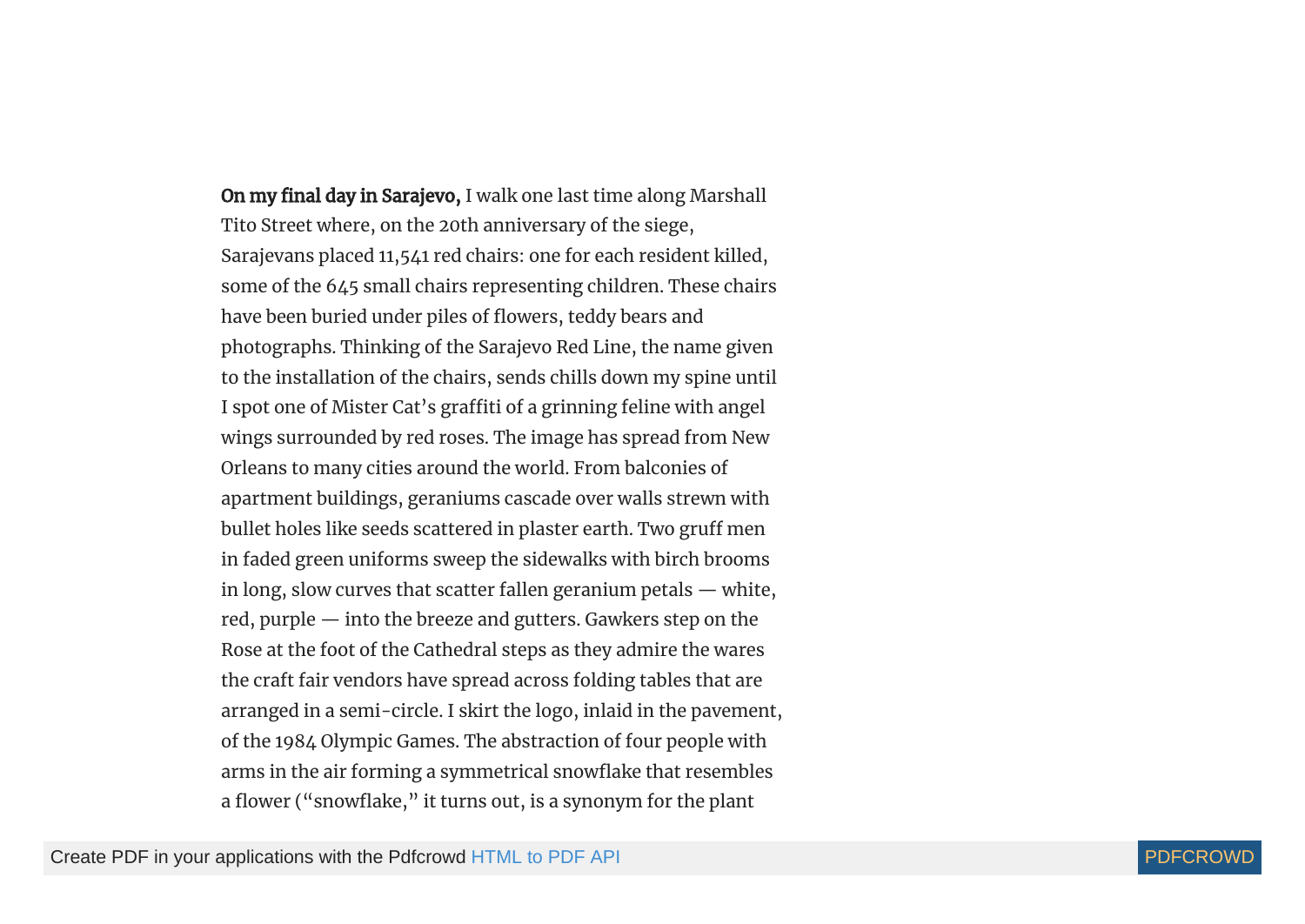known as the Loddon lily). Though during my days in Sarajevo I've failed to recapture West's sensation, it seems everything does circle back to flowers after all.

The taxi driver taking me to the bus station is a jovial, chatty Bosniak who tests my language skills with fast delivery and an unfamiliar accent. He's from the East Bosnian town of Višegrad, which he fled in 1992 after Bosnian Serb troops gave him and his neighbors an ultimatum: leave in twenty-four hours or be killed. "And you came here?" I ask, incredulous. He tells me that despite the siege, Sarajevo was the only place that offered treatment for a leg wound that he had suffered during his flight. As we enter East Sarajevo, in Republika Srpska, he buckles his seat belt. "In my home town, I would have been killed for sure. Here, at least I had a chance of life."

The bus back to Belgrade clambers up Highway E761, twining up the hillside. I look at the city below basked in late summer light. In Sarajevo Roses, Junuzović writes, "There is no memory if there is no one to remember it." There is also no memory without the experience that births it, I add. As the flower of Sarajevo closes behind me, I remember the man I was when I bypassed the city all those years ago. Staring into the rising sun I remember the man I've become. I now remember Sarajevo.

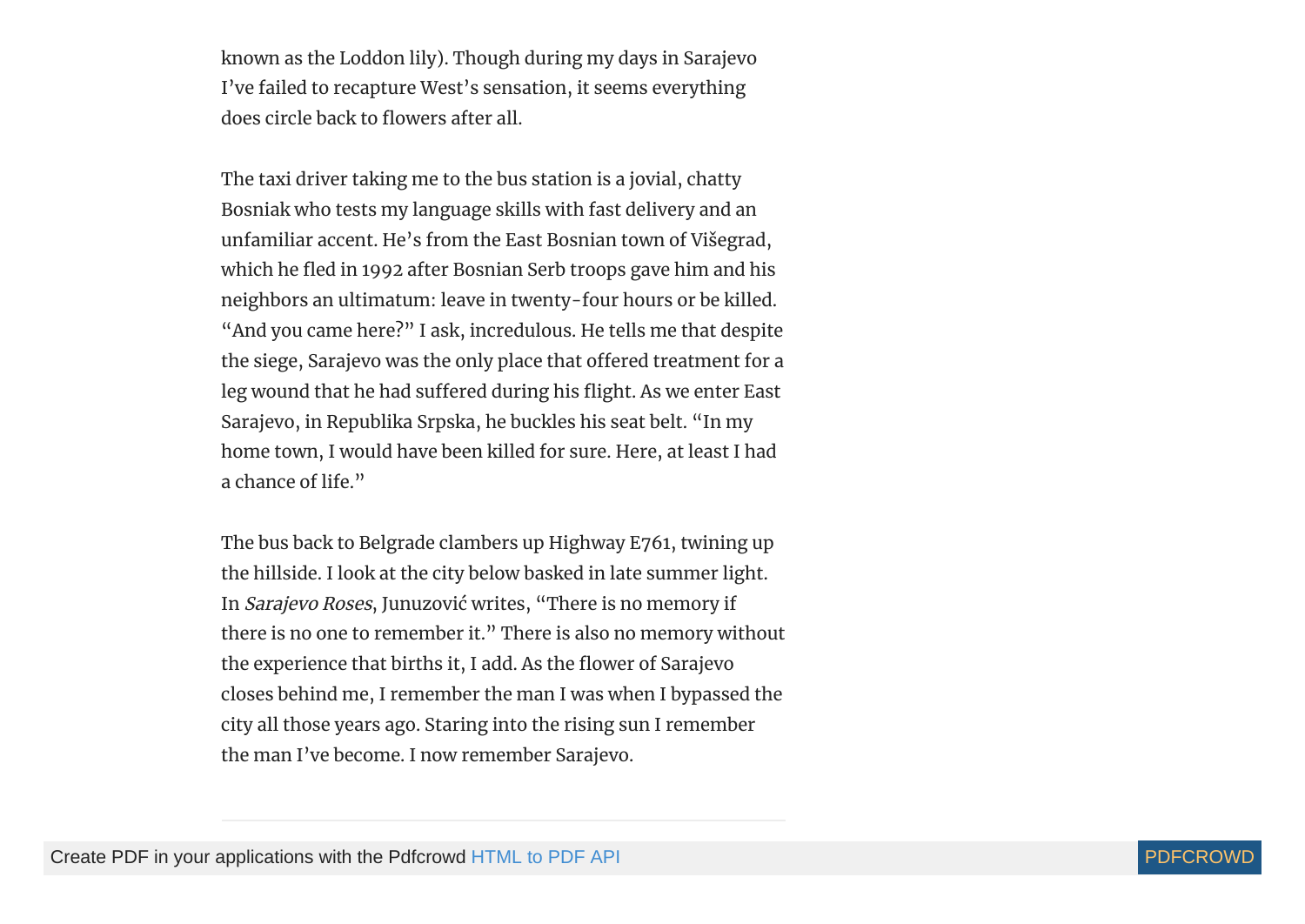

**[Peter Korchnak](https://compasscultura.com/author/peterkorchnak/)**

### **MORE FROM AUTHOR**

[Between Death and the](https://compasscultura.com/between-death-and-the-unknown/) Unknown [What happens when you](https://compasscultura.com/happens-fall-love-syrian-rebel/) fall in love with a Syrian rebel [The men who conquered](https://compasscultura.com/men-conquered-mekong/) the Mekong



Create PDF in your applications with the Pdfcrowd [HTML to PDF API](https://pdfcrowd.com/doc/api/?ref=pdf) [PDFCROWD](https://pdfcrowd.com/?ref=pdf) Create PDF in your applications with the Pdfcrowd HTML to PDF API

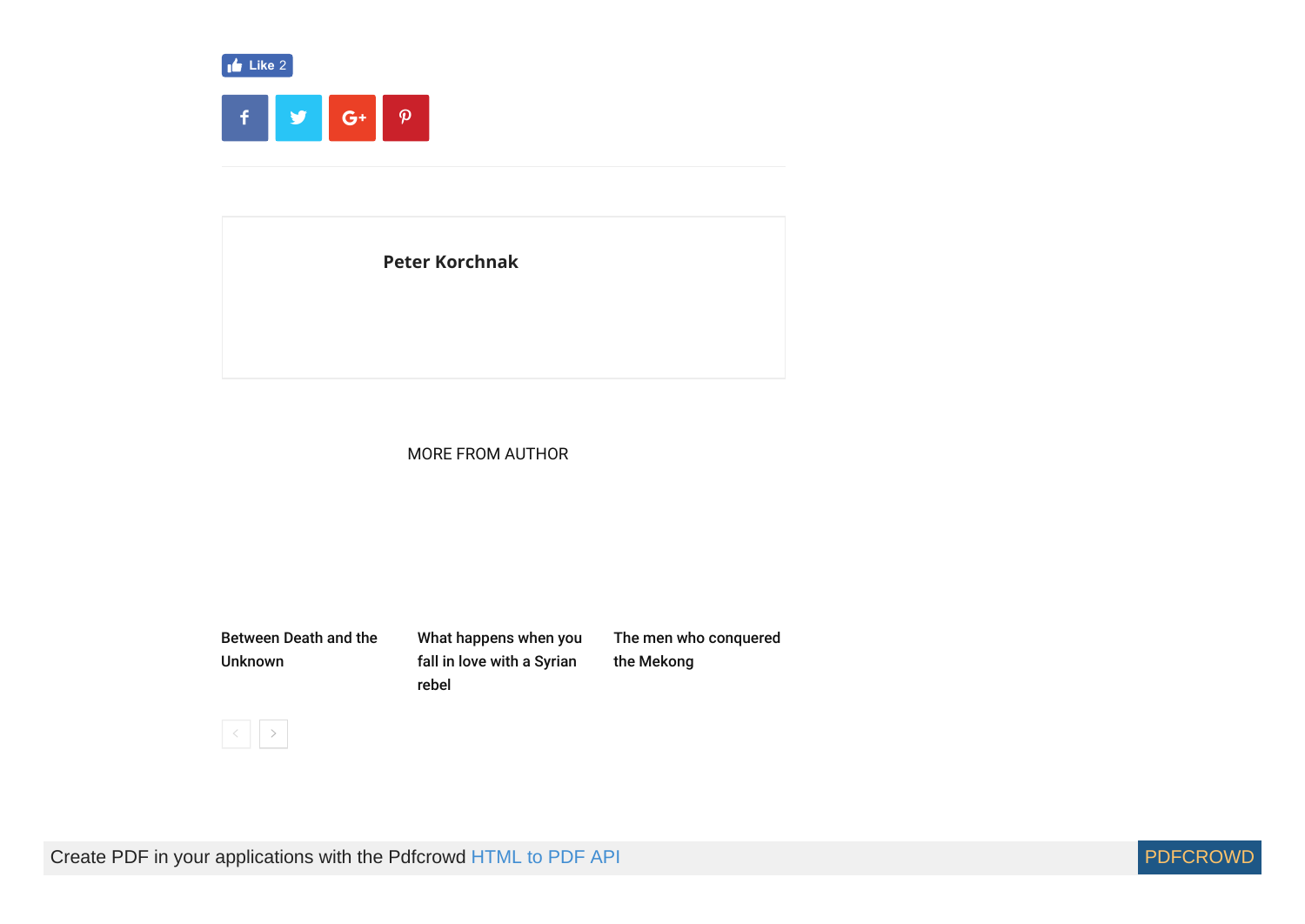| 0 Comments             | compasscultura             | Login          |
|------------------------|----------------------------|----------------|
| $\heartsuit$ Recommend | <b>V</b> Tweet<br>f Share  | Sort by Best ~ |
| Start the discussion   |                            |                |
| <b>LOG IN WITH</b>     |                            |                |
|                        | DOOG                       |                |
|                        | OR SIGN UP WITH DISQUS (?) |                |
| Name                   |                            |                |

Be the first to comment.

# FOLLOW US ON INSTAGRAM **[@COMPASS\\_CULTURA](https://www.instagram.com/compass_cultura)**



Create PDF in your applications with the Pdfcrowd [HTML to PDF API](https://pdfcrowd.com/doc/api/?ref=pdf) [PDFCROWD](https://pdfcrowd.com/?ref=pdf)